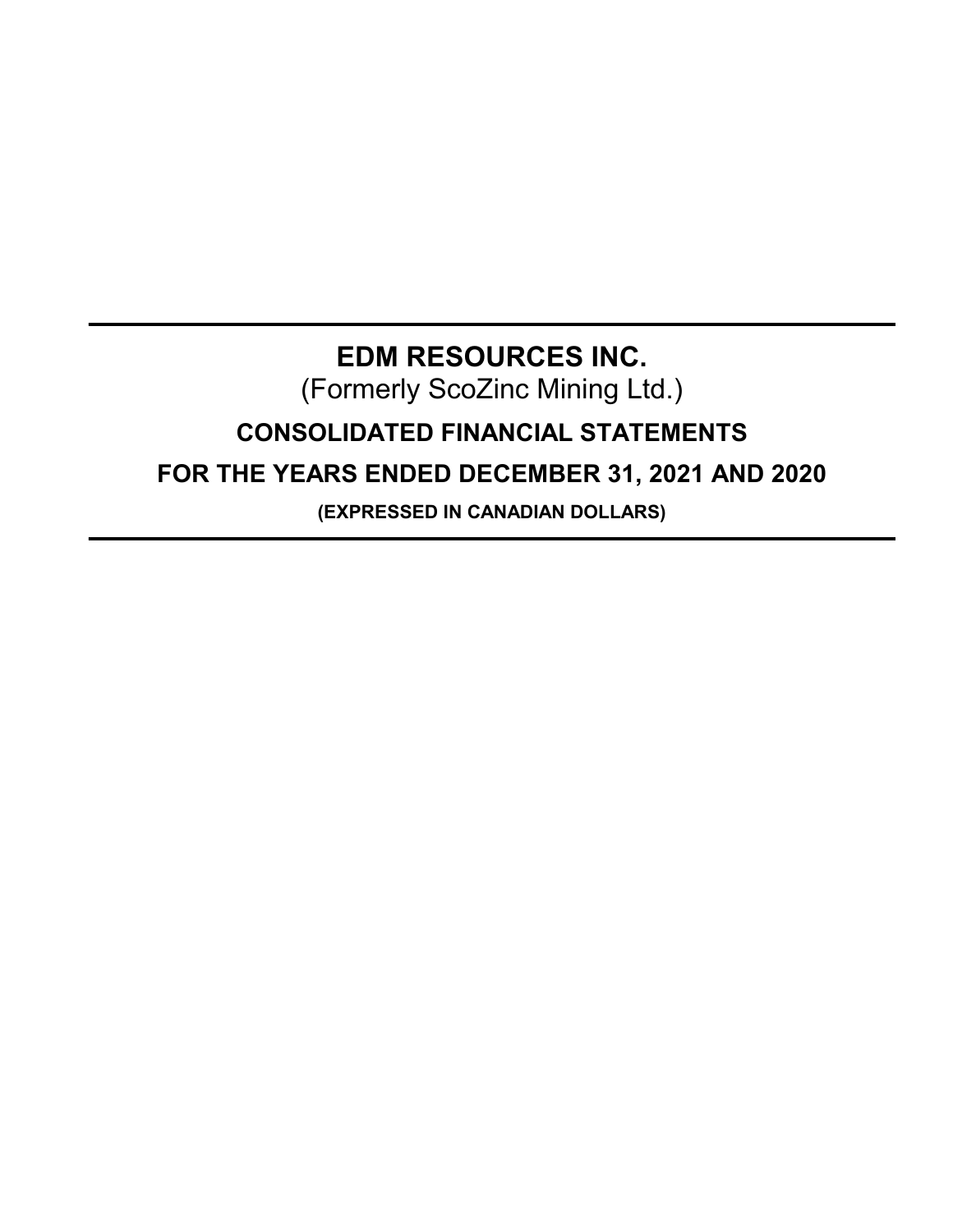# **MANAGEMENT'S RESPONSIBILITY FOR FINANCIAL REPORTING**

The accompanying consolidated financial statements of EDM Resources Inc. (formerly ScoZinc Mining Ltd.) ("the Company") were prepared by management, on behalf of the Board of Directors, in accordance with the accounting policies disclosed in the notes to the consolidated financial statements. Management acknowledges responsibility for the preparation and presentation of the annual consolidated financial statements, including responsibility for significant accounting judgments and estimates and the choice of accounting principles and methods that are appropriate to the Company's circumstances. In the opinion of management, the consolidated financial statements have been prepared within acceptable limits of materiality using accounting policies consistent with International Financial Reporting Standards appropriate in the circumstances.

Management has established processes which are in place to provide them sufficient knowledge to support management representations that they have exercised reasonable diligence that (i) the consolidated financial statements do not contain any untrue statement of material fact or omit to state a material fact required to be stated or that is necessary to make a statement not misleading in light of the circumstances under which it is made, as of the date of and for the periods presented by the consolidated financial statements and (ii) the consolidated financial statements fairly present in all material respects the financial condition, financial performance and cash flows of the Company, as of the date of and for the periods presented by the consolidated financial statements.

The Board of Directors is responsible for reviewing and approving the consolidated financial statements together with other financial information of the Company and for ensuring that management fulfills its financial reporting responsibilities. An Audit Committee assists the Board of Directors in fulfilling this responsibility. The Audit Committee meets with management to review the financial reporting process and the consolidated financial statements together with other financial information of the Company. The Audit Committee reports its findings to the Board of Directors for its consideration in approving the consolidated financial statements together with other financial information of the Company for issuance to the shareholders.

Management recognizes its responsibility for conducting the Company's affairs in compliance with established financial standards, and applicable laws and regulations, and for maintaining proper standards of conduct for its activities.

**Chief Executive Officer Chief Financial Officer**

*"Mark Haywood" "Robert D.B.Suttie"*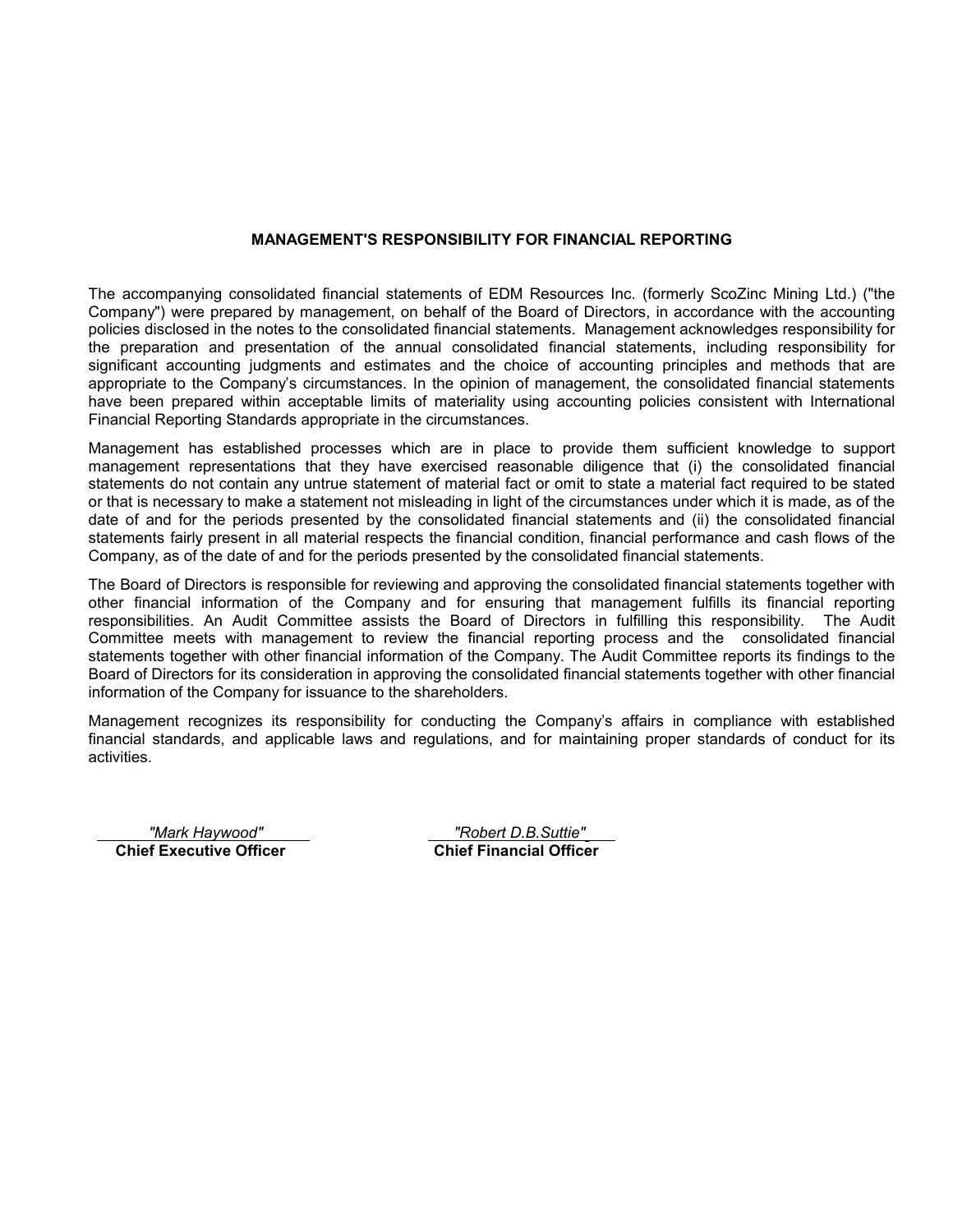# $D_{\text{AVIDSON}} \&$  COMPANY LLP  $\_\_\_\_\$ Chartered Professional Accountants

# **INDEPENDENT AUDITOR'S REPORT**

To the Shareholders of EDM Resources Inc. (formerly ScoZinc Mining Ltd.)

# *Opinion*

We have audited the accompanying consolidated financial statements of EDM Resources Inc. (formerly ScoZinc Mining Ltd.) (the "Company"), which comprise the consolidated statements of financial position as at December 31, 2021 and 2020 and the consolidated statements of loss and comprehensive loss, changes in shareholders' equity, and cash flows for the years then ended, and notesto the consolidated financial statements, including a summary of significant accounting policies.

In our opinion, these consolidated financial statements present fairly, in all material respects, the financial position of the Company as at December 31, 2021 and 2020, and its financial performance and its cash flows for the years then ended in accordance with International Financial Reporting Standards("IFRS").

# *Basis for Opinion*

We conducted our audit in accordance with Canadian generally accepted auditing standards. Our responsibilities under those standards are further described in the Auditor's Responsibilities for the Audit of the Consolidated Financial Statements section of our report. We are independent of the Company in accordance with the ethical requirements that are relevant to our audit of the consolidated financial statements in Canada, and we have fulfilled our other ethical responsibilities in accordance with these requirements. We believe that the audit evidence we have obtained in our audit is sufficient and appropriate to provide a basis for our opinion.

#### *Material Uncertainty Related to Going Concern*

We draw attention to Note 1 of the consolidated financial statements, which indicates that the Company incurred a loss of \$1,352,465 during the year ended December 31, 2021 and, as of that date, the Company had an accumulated deficit of \$77,223,233. As stated in Note 1,these events and conditions indicate that a material uncertainty exists that may cast significant doubt on the Company's ability to continue as a going concern. Our opinion is not modified in respect of this matter.

#### *Emphasis of Matter*

We draw attention to Note 21 to the consolidated financial statements, which explains that certain comparative information presented for the year ended December 31, 2020 has been restated. Our opinion is not modified in respect of this matter.

#### *Other Information*

Management is responsible for the other information. The other information obtained at the date of this auditor's report includes Management's Discussion and Analysis.

Our opinion on the consolidated financial statements does not cover the other information and we do not express any form of assurance conclusion thereon.

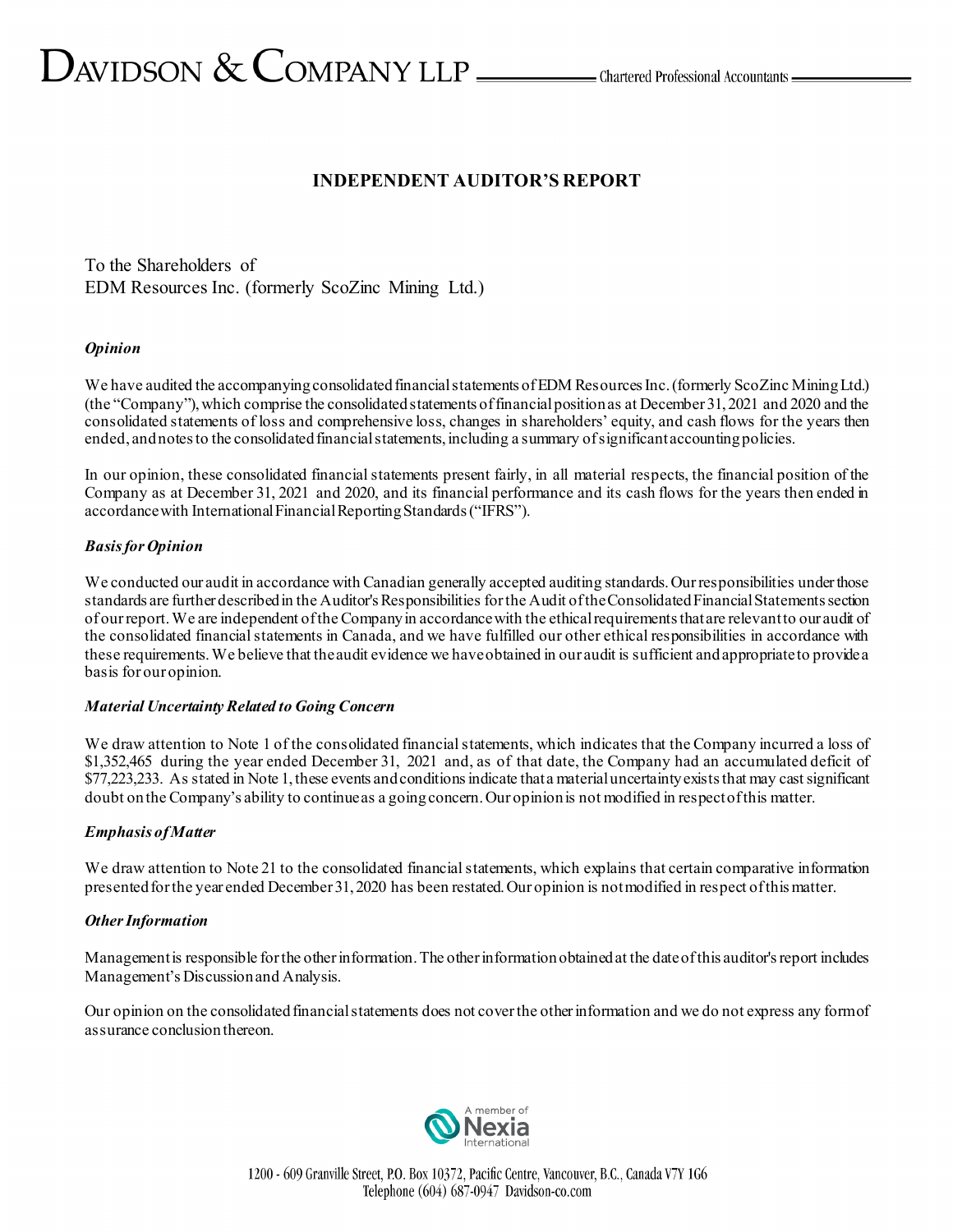In connection with our audit of the consolidated financial statements, our responsibility is to read the other information and, in doing so, consider whether the other information is materially inconsistent with the consolidated financial statements or our knowledge obtained in the audit, or otherwise appears to be materially misstated.

We obtained Management's Discussion and Analysis prior to the date of this auditor's report.If, based on the work we have performed, we conclude that there is a material misstatement of this other information, we are required to report that fact. We have nothing to report in this regard.

# *Responsibilities of Management and Those Charged with Governance for the ConsolidatedFinancial Statements*

Management is responsible for the preparation and fair presentation of the consolidated financial statements in accordance with IFRS, and for such internal control as management determines is necessary to enable the preparation of consolidated financial statements that are free from material misstatement, whether due to fraud or error.

In preparing the consolidated financial statements, management is responsible for assessing the Company's ability to continue as a going concern, disclosing, as applicable, matters related to going concern and using the going concern basis of accounting unless management either intends to liquidate the Company or to cease operations, or has no realistic alternative but to do so.

Those charged with governance are responsible for overseeing the Company's financial reporting process.

# *Auditor's Responsibilities for the Audit of the Consolidated Financial Statements*

Our objectives are to obtain reasonable assurance about whether the consolidated financial statements as a whole are free from material misstatement, whether due to fraud or error, and to issue an auditor's report that includes our opinion. Reasonable assurance is a high level of assurance, but is not a guarantee that an audit conducted in accordance with Canadian generally accepted auditing standards will always detect a material misstatement when it exists. Misstatements can arise from fraud or error and are considered material if, individually or in the aggregate, they could reasonably be expected to influence the economic decisions of users taken on the basis of these consolidated financial statements.

As part of an audit in accordance with Canadian generally accepted auditing standards, we exercise professional judgment and maintain professional skepticism throughout the audit. We also:

- Identify and assess the risks of material misstatement of the consolidated financial statements, whether due to fraud or error, design and perform audit procedures responsive to those risks, and obtain audit evidence that is sufficient and appropriate to provide a basis for our opinion. The risk of not detecting a material misstatement resulting from fraud is higher than for one resulting from error, as fraud may involve collusion, forgery, intentional omissions, misrepresentations, or the override of internal control.
- Obtain an understanding of internal control relevant to the audit in order to design audit procedures that are appropriate in the circumstances, but not for the purpose of expressing an opinion on the effectiveness of the Company's internal control.
- Evaluate the appropriateness of accounting policies used and the reasonableness of accounting estimates and related disclosures made by management.
- Conclude on the appropriateness of management's use of the going concern basis of accounting and, based on the audit evidence obtained, whether a material uncertainty exists related to events or conditions that may cast significant doubt on the Company's ability to continue as a going concern. If we conclude that a material uncertainty exists, we are required to draw attention in our auditor's report to the related disclosures in the consolidated financial statements or, if such disclosures are inadequate, to modify our opinion. Our conclusions are based on the audit evidence obtained up to the date of our auditor's report. However, future events or conditions may cause the Company to cease to continue as a going concern.
- Evaluate the overall presentation, structure and content of the consolidated financial statements, including the disclosures, and whether the consolidated financial statements represent the underlying transactions and events in a manner that achieves fair presentation.
- Obtain sufficient appropriate audit evidence regarding the financial information of the entities or business activities within the Company to express an opinion on the consolidated financial statements. We are responsible for the direction, supervision and performance of the group audit.We remain solely responsible for our audit opinion.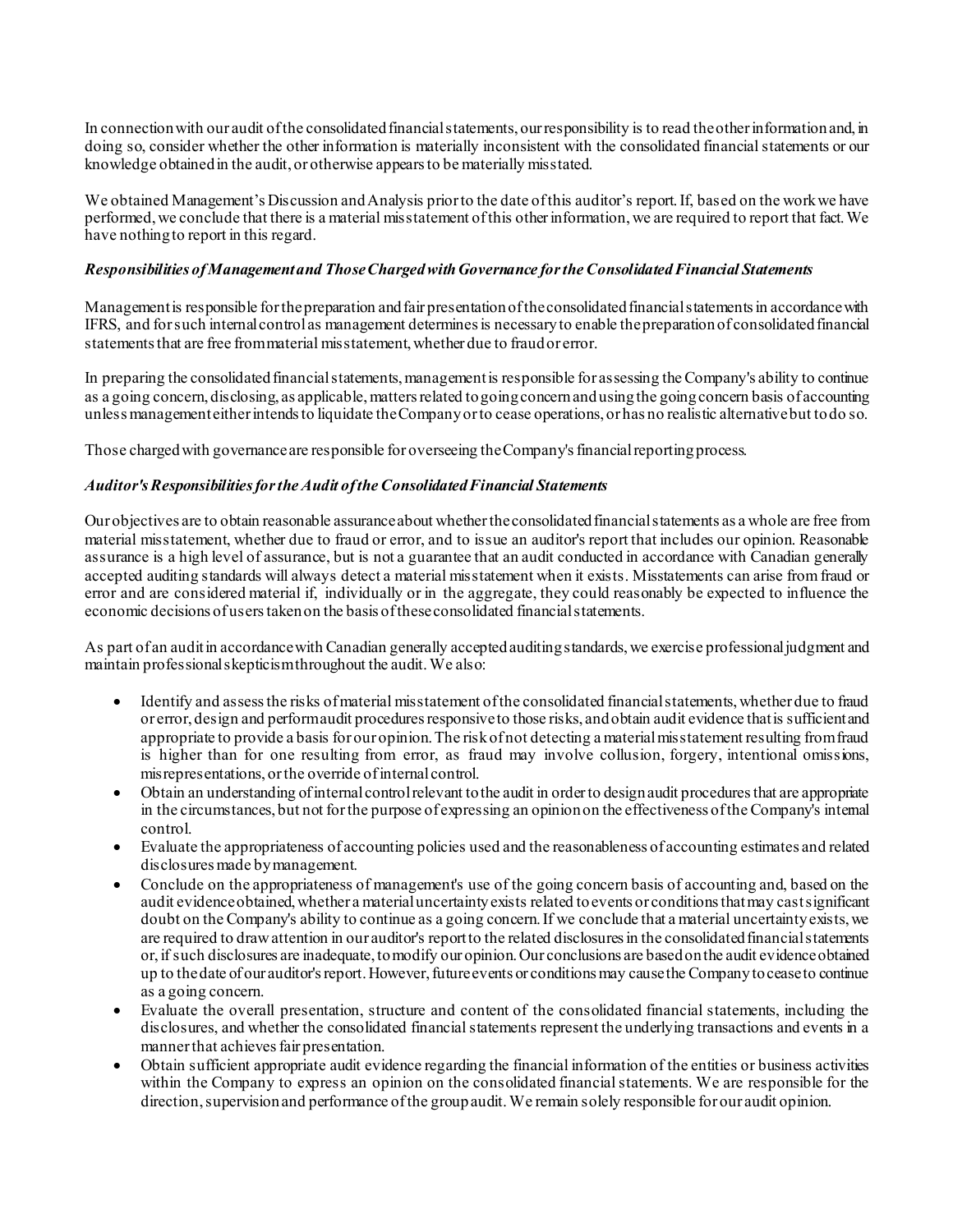We communicate with those charged with governance regarding, among other matters, the planned scope and timing of the audit and significant audit findings, including any significant deficiencies in internal control that we identify during our audit.

We also provide those charged with governance with a statement that we have complied with relevant ethical requirements regarding independence, and to communicate with them all relationships and other matters that may reasonably be thought to bear on our independence, and where applicable, related safeguards.

The engagement partner on the audit resulting in this independent auditor's report is Zachary Faure.

Javidson & Caysary LLP

May 10, 2022

Vancouver, Canada Chartered Professional Accountants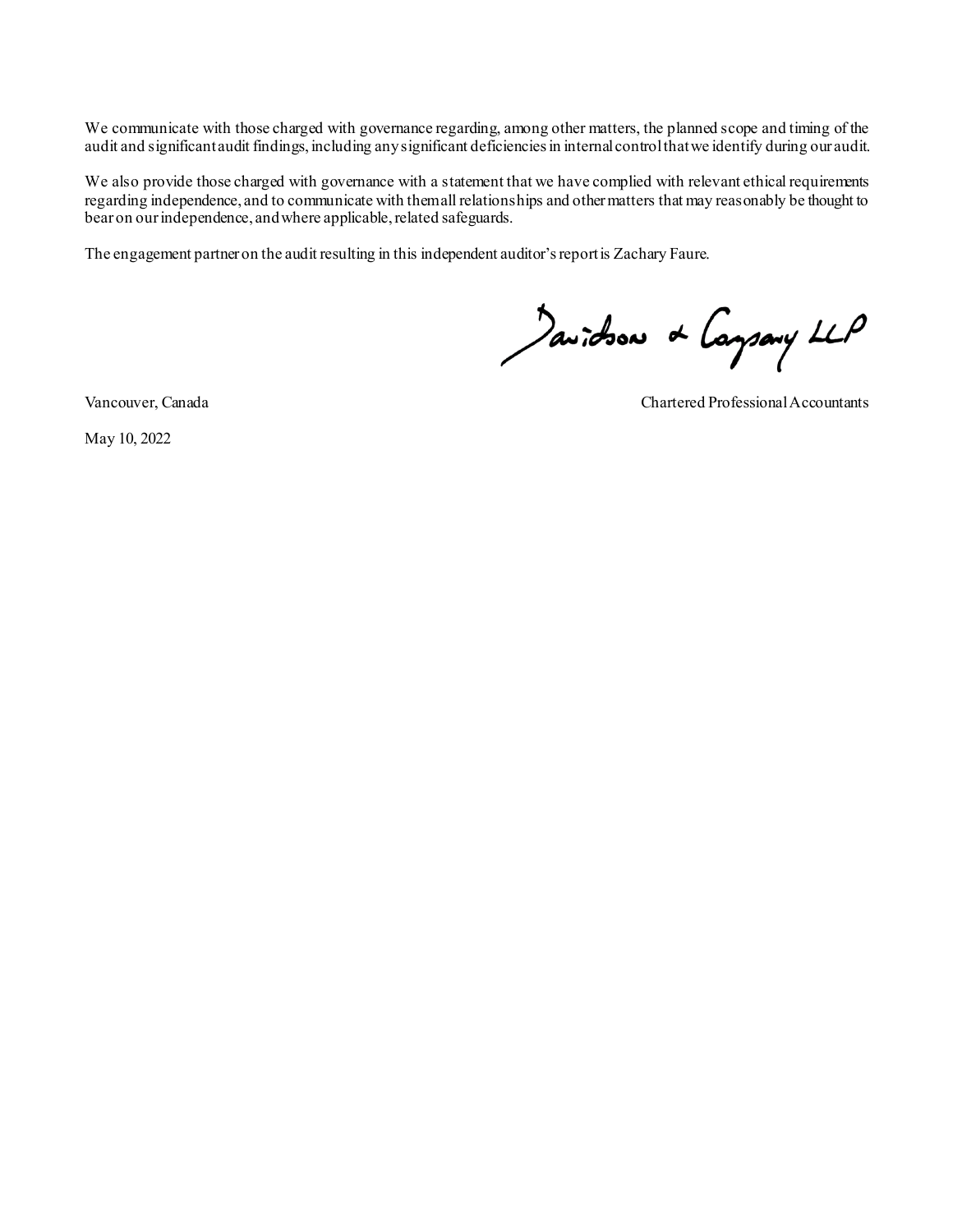# (Formerly ScoZinc Mining Ltd.) **CONSOLIDATED STATEMENTS OF FINANCIAL POSITION (PRESENTED IN CANADIAN DOLLARS)**

| As at                                              |    | December 31,<br>2021 | December 31<br>2020<br>(Restated) | January 1,<br>2020<br>(Restated) |
|----------------------------------------------------|----|----------------------|-----------------------------------|----------------------------------|
|                                                    |    |                      |                                   |                                  |
| <b>ASSETS</b>                                      |    |                      | (Note 21)                         | (Note 21)                        |
| Current                                            |    |                      |                                   |                                  |
| Cash                                               | \$ | 1,134,917            | \$<br>243,354                     | \$<br>519,138                    |
| Amounts receivable and prepaid expenses (Note 6)   |    | 125,132              | 60,490                            | 85,855                           |
|                                                    |    | 1,260,049            | 303,844                           | 604,993                          |
| Cash held for reclamation (Note 4)                 |    | 3,133,752            | 3,198,485                         | 3,163,616                        |
| Property, plant and equipment (Note 5)             |    | 7,861,807            | 7,864,399                         | 7,934,074                        |
| Exploration and evaluation assets (Note 7)         |    | 7,500,714            | 5,824,918                         | 11,764,086                       |
| Right-of-use asset                                 |    |                      |                                   | 85,425                           |
|                                                    |    | 18,496,273           | 16,887,802                        | 22,947,201                       |
|                                                    | \$ | 19,756,322           | \$<br>17,191,646                  | \$<br>23,552,194                 |
| <b>LIABILITIES</b>                                 |    |                      |                                   |                                  |
| Current                                            |    |                      |                                   |                                  |
| Accounts payable and accrued liabilities (Note 10) | \$ | 104,668              | \$<br>259,386                     | \$<br>339,124                    |
| Amounts payable to related parties (Note 16)       |    | 63,636               | 92,452                            | 52,768                           |
| Promissory note payable (Note 11)                  |    |                      |                                   | 14,545                           |
|                                                    |    | 168,304              | 351,838                           | 406,437                          |
| Lease obligation - long term portion               |    |                      |                                   | 67,420                           |
| Decommissioning liability (Note 12)                |    | 8,695,070            | 7,005,506                         | 7,111,551                        |
| Loan payable (Note 17)                             |    | 60,000               | 40,000                            |                                  |
|                                                    |    | 8,923,374            | 7,397,344                         | 7,585,408                        |
| <b>SHAREHOLDERS' EQUITY</b>                        |    |                      |                                   |                                  |
| Share capital (Note 13)                            |    | 86,313,034           | 83,791,810                        | 82,642,357                       |
| Warrants (Note 14(b))                              |    | 813,265              | 1,031,722                         | 1,021,145                        |
| Contributed surplus (Notes 14(a), 14(c))           |    | 929,882              | 841,538                           | 711,192                          |
| Deficit                                            |    | (77, 223, 233)       | (75, 870, 768)                    | (68, 407, 908)                   |
|                                                    |    | 10,832,948           | 9,794,302                         | 15,966,786                       |
|                                                    | S. | 19,756,322           | \$<br>17,191,646                  | \$<br>23,552,194                 |
|                                                    |    |                      |                                   |                                  |

**Nature of Operations and Going Concern** (Note 1) **Subsequent Event** (Note 22)

**Approved on Behalf of the Board:**

*"Mark Haywood" "Chris Hopkins"*

**Director Director**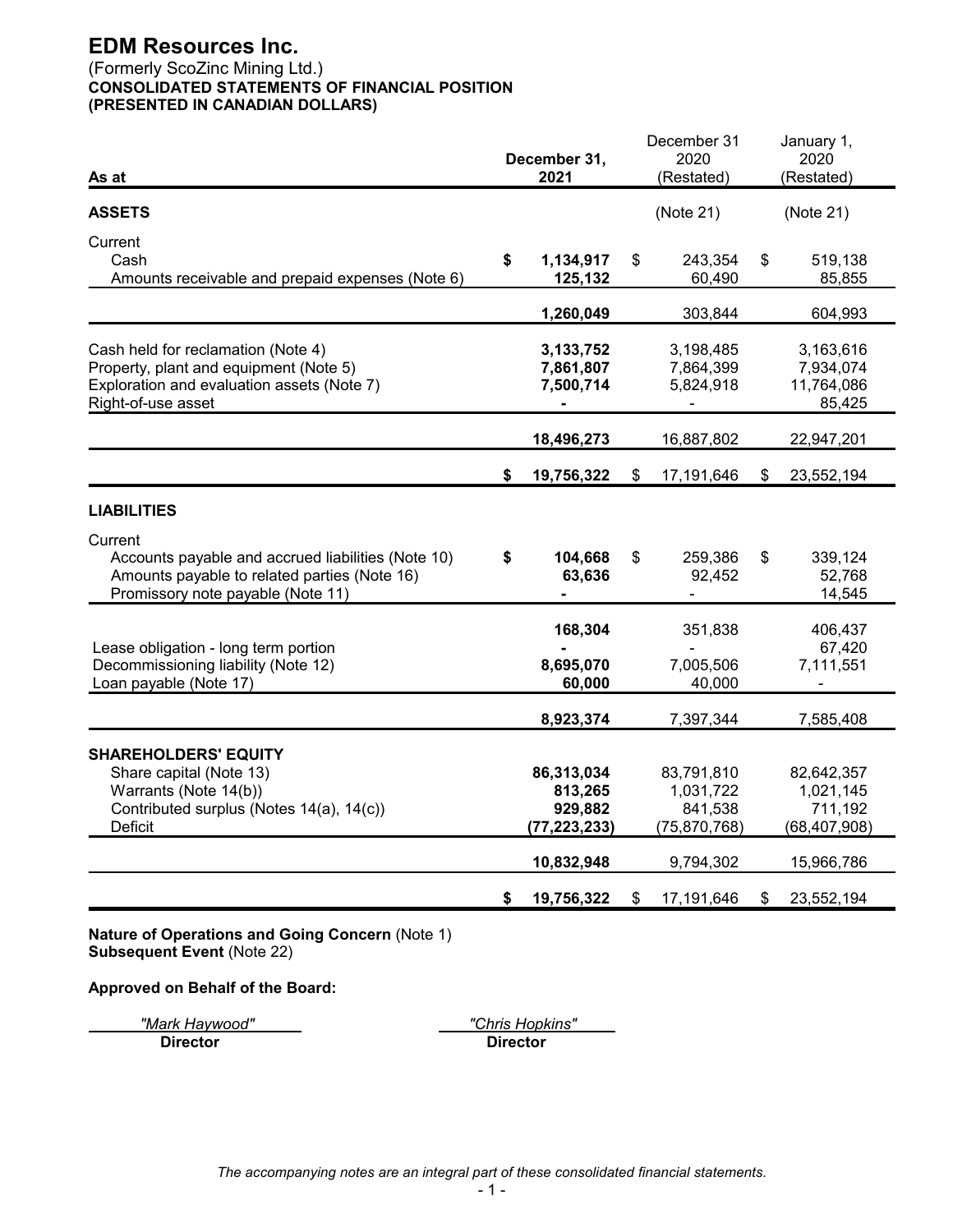# (Formerly ScoZinc Mining Ltd.) **CONSOLIDATED STATEMENTS OF LOSS AND COMPREHENSIVE LOSS (PRESENTED IN CANADIAN DOLLARS)**

| For the Years Ended December 31,                                                                                                                                                                                                                                                                | 2021                                                   | 2020<br>(Restated)                                                        |
|-------------------------------------------------------------------------------------------------------------------------------------------------------------------------------------------------------------------------------------------------------------------------------------------------|--------------------------------------------------------|---------------------------------------------------------------------------|
|                                                                                                                                                                                                                                                                                                 |                                                        | (Note 21)                                                                 |
| <b>EXPENSES</b>                                                                                                                                                                                                                                                                                 |                                                        |                                                                           |
| Salaries and benefits (Note 16)                                                                                                                                                                                                                                                                 | \$<br>457,183                                          | \$<br>715,939                                                             |
| Office and general                                                                                                                                                                                                                                                                              | 141,695                                                | 229,988                                                                   |
| Legal and accounting fees                                                                                                                                                                                                                                                                       | 151,922                                                | 111,969                                                                   |
| Investor relations                                                                                                                                                                                                                                                                              | 15,592                                                 | 8,955                                                                     |
| Amortization (Notes 5 and 8)                                                                                                                                                                                                                                                                    | 2,592                                                  | 81,941                                                                    |
| Consulting                                                                                                                                                                                                                                                                                      | 367,891                                                | 242,083                                                                   |
| Stock-based payments (Note 14(a) and (c))                                                                                                                                                                                                                                                       | 164,344                                                | 130,346                                                                   |
| Remediation expense (Note 4)                                                                                                                                                                                                                                                                    | 209,915                                                |                                                                           |
| Regulatory fees                                                                                                                                                                                                                                                                                 | 99,132                                                 | 30,467                                                                    |
| Interest income<br>Gain on settlement of liabilities (Notes 10 and 11)<br>Impairment of exploration and evaluation assets (Note 7)<br>Gain on amendment of agreement (Note 1)<br>Gain on disposal of property, plant and equipment (Note 5)<br>Accretion of decommissioning liability (Note 12) | (1,610,266)<br>35,265<br>4,761<br>250,000<br>(32, 225) | (1,551,688)<br>35,324<br>131,190<br>(6, 145, 014)<br>186,802<br>(119,474) |
| <b>LOSS AND COMPREHENSIVE LOSS FOR THE YEAR</b>                                                                                                                                                                                                                                                 | \$(1,352,465)                                          | $$$ $(7,462,860)$                                                         |
| <b>Basic and diluted loss per share (Note 15)</b>                                                                                                                                                                                                                                               | \$<br>(0.09)                                           | \$<br>(0.59)                                                              |
| Weighted average number of common shares<br>outstanding - basic and diluted                                                                                                                                                                                                                     | 15,257,309                                             | 12,694,972                                                                |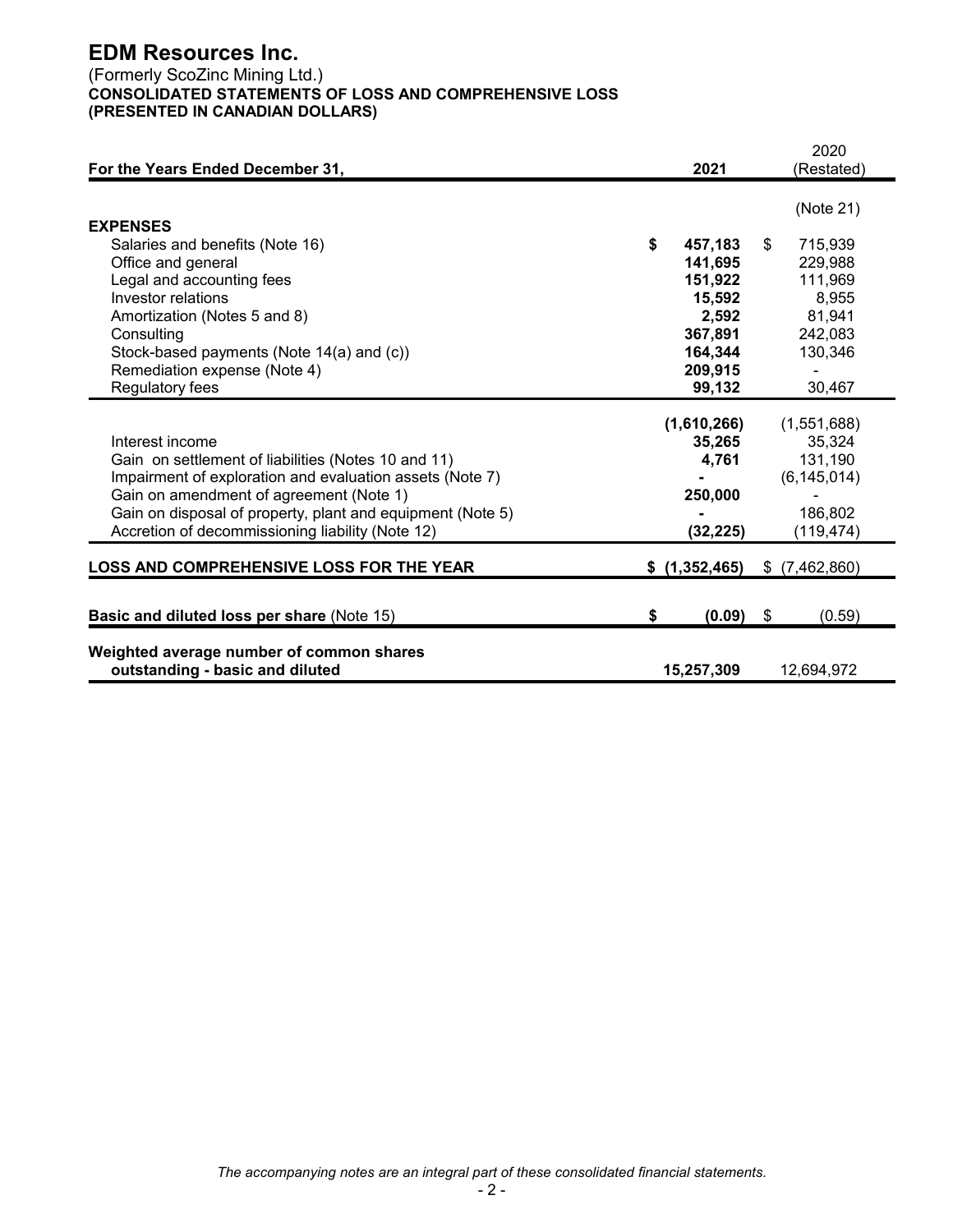#### (Formerly ScoZinc Mining Ltd.) **CONSOLIDATED STATEMENTS OF CHANGES IN SHAREHOLDERS' EQUITY (PRESENTED IN CANADIAN DOLLARS, EXCEPT SHARE AMOUNTS)**

|                                           | Number of<br><b>Shares</b> | <b>Share</b><br>Capital    | <b>Warrants</b> | <b>Contributed</b><br><b>Surplus</b> | <b>Deficit</b>                      | Total       |
|-------------------------------------------|----------------------------|----------------------------|-----------------|--------------------------------------|-------------------------------------|-------------|
| Balance, December 31, 2019                |                            | 10,101,461 \$82,642,357 \$ | $1,021,145$ \$  |                                      | 711,192 \$(68,407,908) \$15,966,786 |             |
| Issued on private placement, net of costs | 3.833.333                  | 1,094,030                  |                 |                                      |                                     | 1,094,030   |
| Broker warrants issued on private         |                            |                            |                 |                                      |                                     |             |
| placement                                 |                            | (10, 577)                  | 10,577          |                                      |                                     |             |
| Stock-based compensation                  |                            |                            |                 | 130,346                              |                                     | 130,346     |
| Issued on settlement of debt              | 150,000                    | 66,000                     |                 |                                      |                                     | 66,000      |
| Loss for the year                         |                            |                            |                 |                                      | (7,462,860)                         | (7,462,860) |
| Balance, December 31, 2020                | 14,084,794                 | 83,791,810                 | 1,031,722       | 841,538                              | (75, 870, 768)                      | 9,794,302   |
| Issued on private placement, net of costs | 1,969,697                  | 1,272,750                  |                 |                                      |                                     | 1,272,750   |
| Exercise of warrants                      | 1,310,333                  | 922,474                    | (218, 457)      |                                      |                                     | 704,017     |
| Stock-based compensation                  |                            |                            |                 | 164.344                              |                                     | 164,344     |
| Issued on exercise of restricted          |                            |                            |                 |                                      |                                     |             |
| share units                               | 188,456                    | 76,000                     |                 | (76,000)                             |                                     |             |
| Shares issued on debt settlement          | 378,788                    | 250,000                    | $\blacksquare$  |                                      |                                     | 250,000     |
| Loss for the year                         |                            |                            |                 |                                      | (1,352,465)                         | (1,352,465) |
| Balance, December 31, 2021                |                            | 17,932,068 \$86,313,034 \$ | 813,265 \$      |                                      | 929,882 \$(77,223,233) \$10,832,948 |             |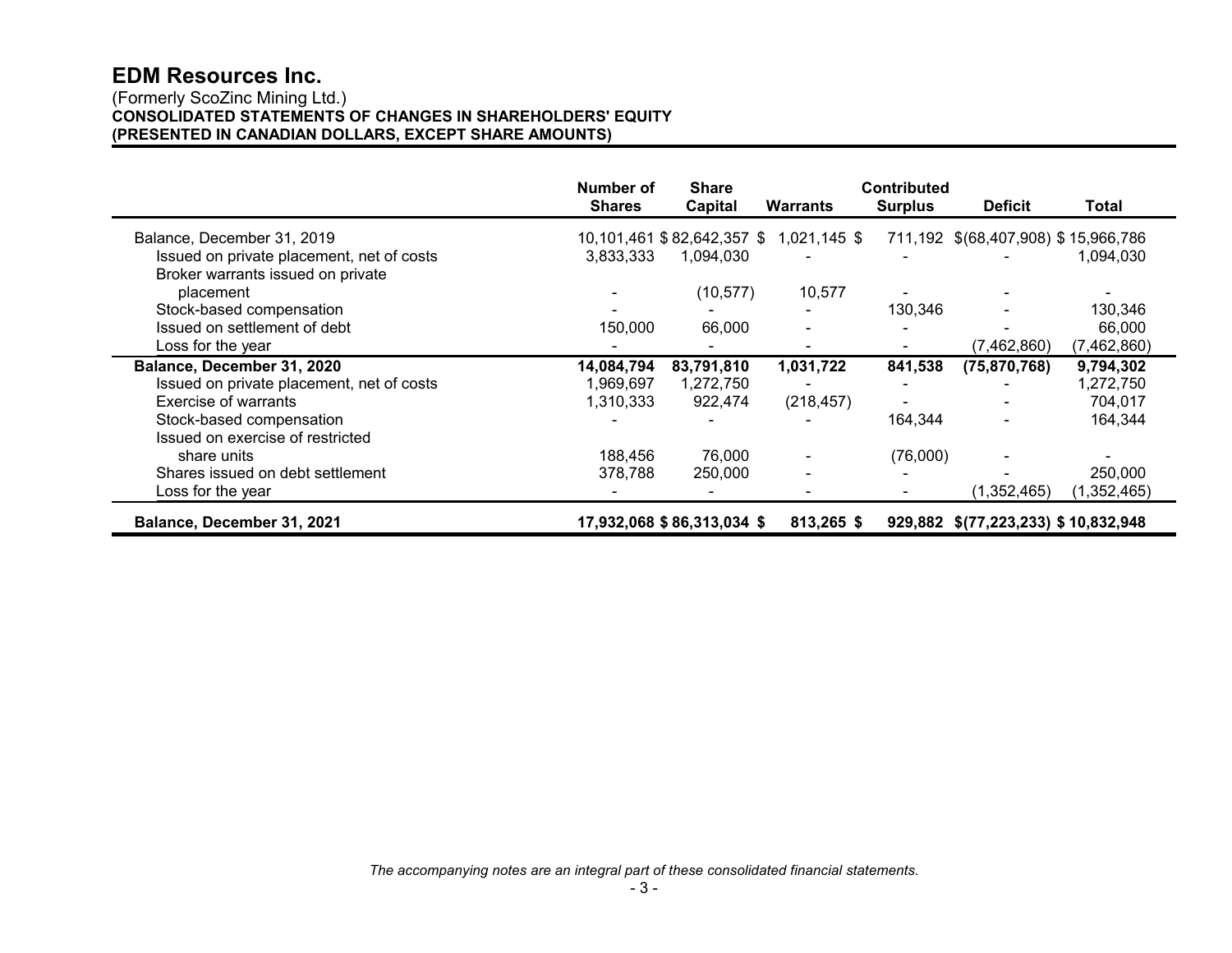# (Formerly ScoZinc Mining Ltd.) **CONSOLIDATED STATEMENTS OF CASH FLOWS (PRESENTED IN CANADIAN DOLLARS)**

|                                                                  |                     | 2020                 |
|------------------------------------------------------------------|---------------------|----------------------|
| For the Years Ended December 31,                                 | 2021                | (Restated)           |
|                                                                  |                     |                      |
| <b>CASH (USED IN) PROVIDED BY:</b>                               |                     | (Note 21)            |
|                                                                  |                     |                      |
| <b>OPERATING ACTIVITIES</b>                                      |                     |                      |
| Loss for the year:                                               | (1,352,465)<br>\$   | (7,462,860)<br>S     |
| Amortization                                                     | 2,592               | 81,941               |
| Share-based payments                                             | 164,344             | 130,346              |
| Gain (loss) on settlement of liabilities                         |                     | (131, 190)           |
| Gain on modification of lease                                    |                     | (283)                |
| Accretion of lease liability                                     |                     | 6,143                |
| Accrued interest income<br>Accretion of decomissioning liability | (35, 265)<br>32,225 | (35, 312)<br>119,474 |
| <b>Reclamation costs</b>                                         | 100,000             |                      |
| Impairment of exploration and evaluation assets                  |                     | 6,145,014            |
| Gain on disposal of property, plant and equipment                |                     | (186, 802)           |
|                                                                  |                     |                      |
|                                                                  | (1,088,569)         | (1,333,529)          |
| Net change in non-cash working capital:                          |                     |                      |
| Amounts receivable and prepaid expenses                          | (64, 642)           | 25,365               |
| Accounts payable and accrued liabilities                         | (154, 720)          | 117,452              |
| Amounts payable to related parties                               | (28, 816)           | 39,684               |
|                                                                  |                     |                      |
| Interest received                                                | (1, 336, 747)       | (1, 151, 028)<br>442 |
|                                                                  |                     |                      |
|                                                                  | (1, 336, 747)       | (1, 150, 586)        |
| <b>INVESTING ACTIVITIES</b>                                      |                     |                      |
| Exploration and evaluation assets                                | (18, 457)           | (596, 405)           |
| Acquisition of property, plant and equipment                     |                     | (4,500)              |
| Net proceeds on disposition of property, plant and equipment     |                     | 186,802              |
|                                                                  |                     |                      |
|                                                                  | (18, 457)           | (414, 103)           |
| <b>FINANCING ACTIVITIES</b>                                      |                     |                      |
| Lease obligation payments                                        |                     | (10, 165)            |
| Share capital issued for cash                                    | 1,976,767           | 1,150,000            |
| Share issue costs                                                |                     | (55, 970)            |
| Proceeds from loans payable                                      | 20,000              | 40,000               |
| Proceeds from promissory note payable                            | 250,000             |                      |
| Proceeds from grant                                              |                     | 165,040              |
|                                                                  |                     |                      |
|                                                                  | 2,246,767           | 1,288,905            |
| <b>CHANGE IN CASH</b>                                            | 891,563             | (275, 784)           |
| <b>CASH, BEGINNING OF YEAR</b>                                   | 243,354             | 519,138              |
| <b>CASH, END OF YEAR</b>                                         | 1,134,917<br>\$     | \$<br>243,354        |

*- Continued -*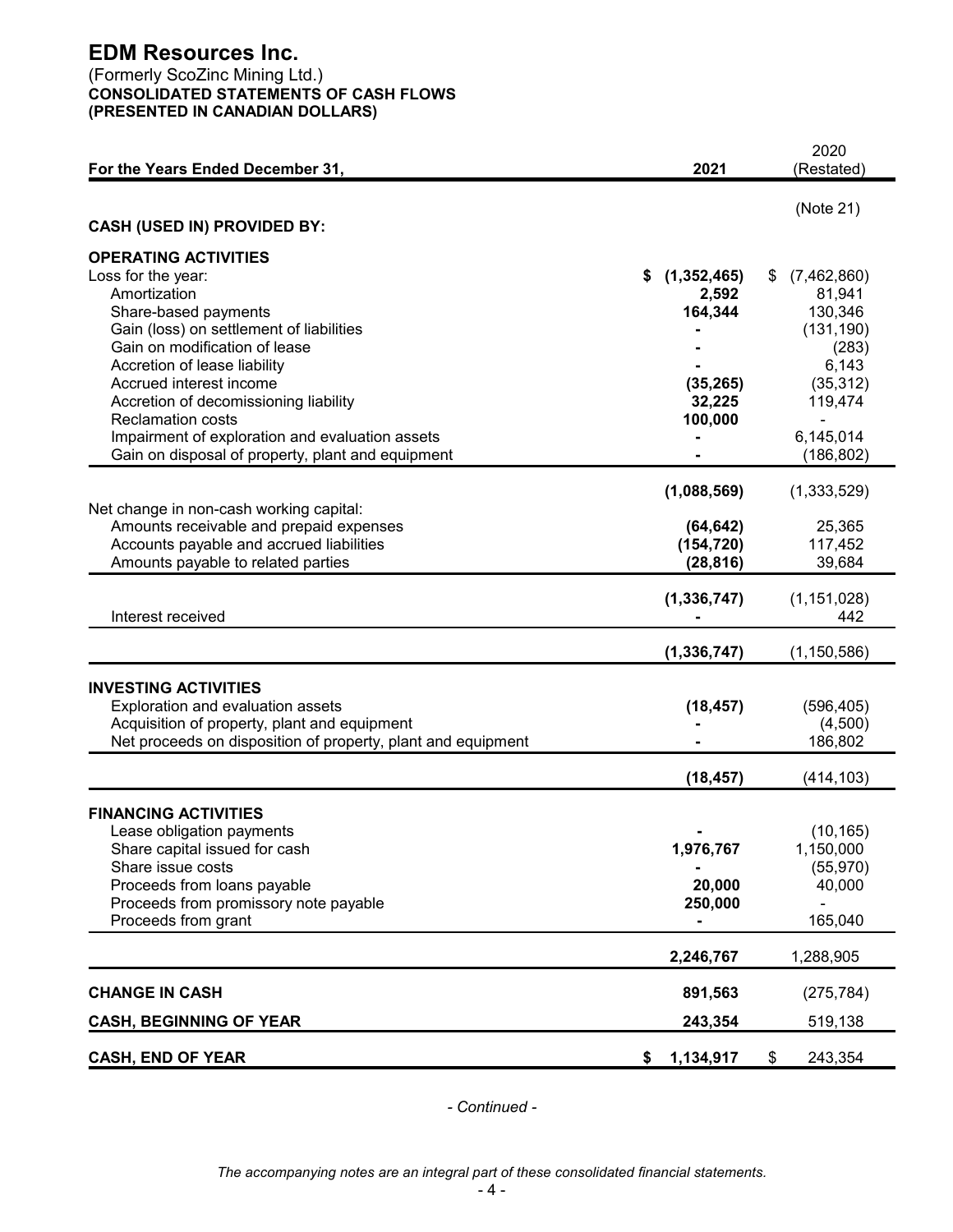# (Formerly ScoZinc Mining Ltd.) **CONSOLIDATED STATEMENTS OF CASH FLOWS (CONTINUED) (PRESENTED IN CANADIAN DOLLARS)**

| For the Years Ended December 31,                   | 2021           |   | 2020<br>(Restated) |
|----------------------------------------------------|----------------|---|--------------------|
|                                                    |                |   | (Note 21)          |
| SUPPLEMENTARY CASH FLOW INFORMATION:               |                |   |                    |
| Interest received                                  | $\blacksquare$ |   | 443                |
| Cash paid for interest                             | -              |   |                    |
| Cash paid for taxes                                |                |   |                    |
| Change in estimated decommissioning liability      | 1,657,339      |   | 225,519            |
| Teansfer of contributed surplus on vesting of RSUs | 76,000         | S |                    |
| Transfer of warrants on exercise                   | 218,457        | S |                    |
| Fair value of shares issued on settlement of debt  | 250,000        |   | 66,000             |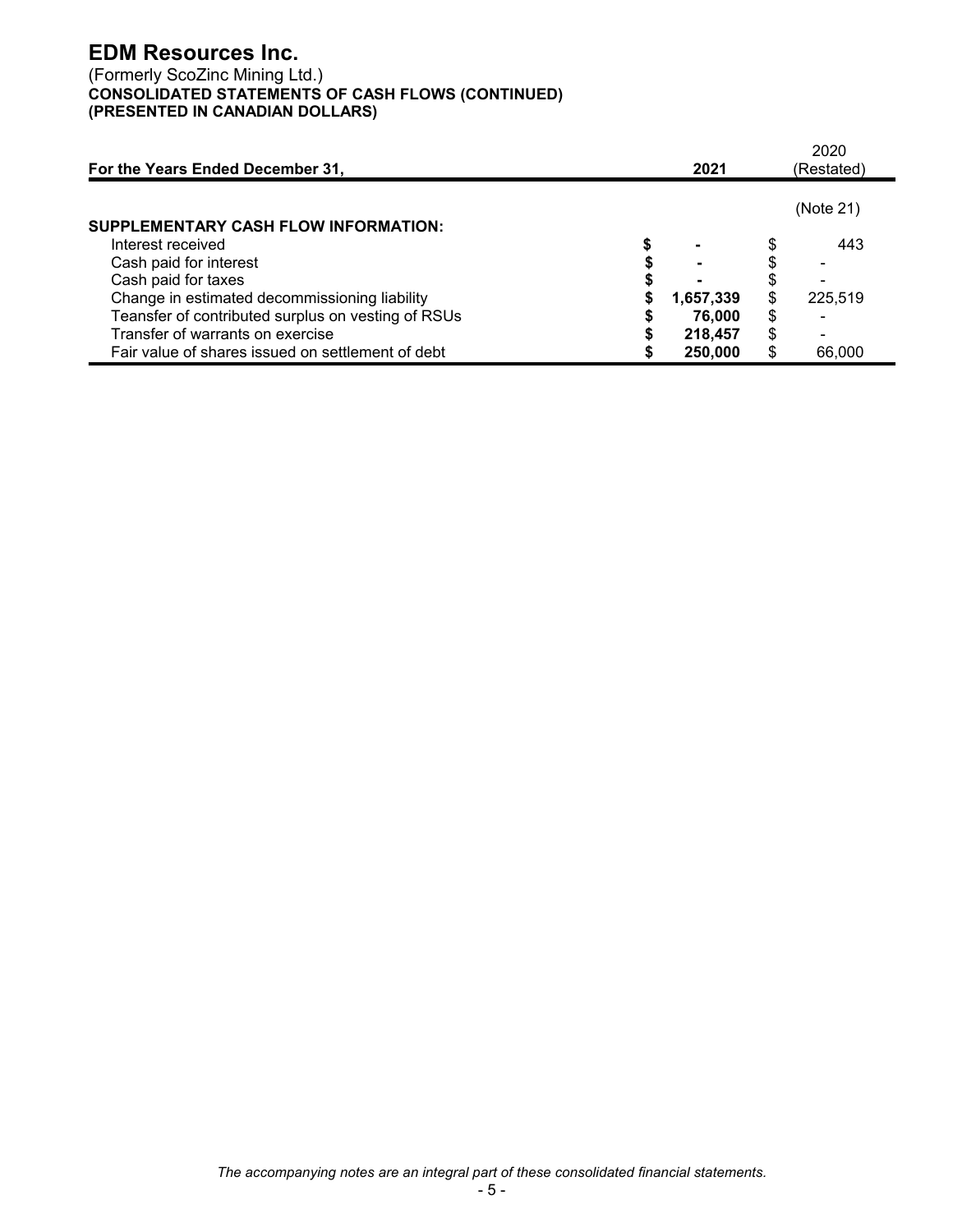# **1. NATURE OF OPERATIONS AND GOING CONCERN**

EDM Resources Inc. (formerly ScoZinc Mining Ltd.) (the "Company" or "EDM"), and its wholly owned subsidiary ScoZinc Limited (collectively, the "Group") is engaged in base metals mining and related activities, including the exploration and evaluation of mineral property interests that are considered to have the potential for economic mineralization and development. The Company is a public company, which is listed on the TSX Venture Exchange, incorporated on March 9, 2004 and domiciled in Canada. The address of its registered office is Purdy's Wharf, 1959 Upper Water Street, Suite 1301, Nova Scotia, B3J 3N2.

On January 12, 2022, the Company changed its name to EDM Resources Inc. On March 25, 2022, the Company changed the name of its wholly owned subsidiary to Scotia Mine Limited.

The consolidated financial statements have been prepared on a going concern basis, which assumes the Company will continue in operation through the fiscal year and into the foreseeable future and will be able to realize assets and discharge its liabilities and commitments in the normal course of operations at the amounts stated in the consolidated financial statements.

The Company has not generated revenue from operations. The Company has incurred a loss of \$1,352,465 for the year ended December 31, 2021 (2020 - \$7,462,860), (2019 - \$1,492,960) and as of that date has an accumulated deficit of \$77,223,233 (2020 - \$75,870,768) (2019 - \$68,407,908). As at December 31, 2021, cash amounted to \$1,134,917 (2020 - \$243,354), (2019 - \$519,138) and the Company had working capital of \$1,091,745 (2020 - a working capital deficiency of \$47,994), (2019 - working capital of \$198,556). The ability of the Company to carry out its planned business objectives is dependent on its ability to raise adequate financing from lenders, shareholders and other investors and/or generate operating profitability and positive cash flow. There can be no assurances that the Company will continue to obtain the additional financial resources necessary and/or achieve profitability or positive cash flows. If the Company is unable to obtain adequate financing, the Company will be required to curtail operations, and development activities and there would be significant uncertainty whether the Company would continue as a going concern and realize its assets and settle its liabilities and commitments in the normal course of business.

At December 31, 2021, the Company had sufficient cash on hand to meet all planned exploration, development, general expenses and property payments for the next twelve months. The Company plans to raise additional capital to further develop and explore its project, however the Company may increase or decrease expenditures as necessary to adjust to a changing capital market environment.

The above factors indicate the existence of material uncertainties that may cast significant doubt on the ability of the Company to continue as a going concern.

The consolidated financial statements do not include any adjustments that might be necessary if the Company is unable to continue as a going concern. If management is unsuccessful in securing capital, the Company's assets may not be realized or its liabilities discharged at their carrying amounts and these differences could be material.

#### Fancamp Transaction

On April 12, 2021, the Company held an extraordinary general meeting of the Company's Securityholders (the "EGM"), at which the the Company's security holders passed a special resolution approving a plan of arrangement under Section 288 of the BC Business Corporations Act (the "Arrangement") which would result in the Company becoming a wholly owned subsidiary of Fancamp Exploration Ltd. ("Fancamp") by amalgamating with an existing wholly owned subsidiary of Fancamp (the "Transaction"). Subsequent to two closing extensions granted by ScoZinc on July 13, 2021 and September 2, 2021 in exchange for consideration of \$125,000 paid for each extension, (\$250,000 in aggregate), on September 16, 2021 the Arrangement was terminated and a new agreement ("New Agreement") was entered into.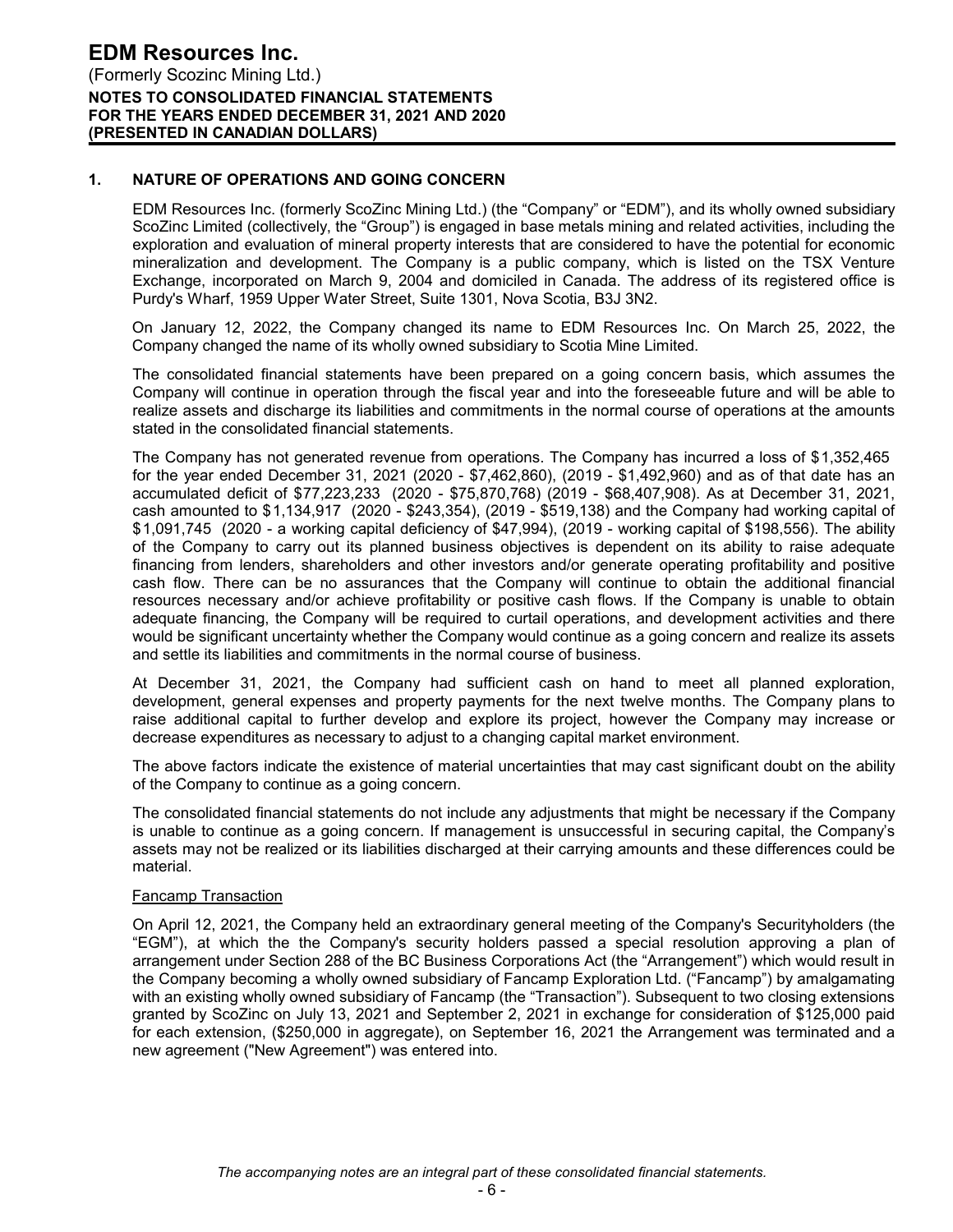# **1. NATURE OF OPERATIONS AND GOING CONCERN (Continued)**

#### Fancamp Transaction (Continued)

Under the terms of the new agreement (the "New Agreement"), Fancamp subscribed to 1,969,697 common shares of ScoZinc at \$0.66 per share by way of a non-brokered private placement for a total purchase price of \$1,300,000 ("Private Placement"), with the Fancamp Termination Fee of \$300,000 being credited towards Fancamp's subscription. Regarding Fancamp's secured promissory note to ScoZinc aggregating a principal amount of \$250,000 (the "Loan"), ScoZinc issued Fancamp 378,788 fully paid and non-assessable common shares of ScoZinc at a fair value of \$0.66 per share in full and final satisfaction of the Loan and any other amounts that may be owing by ScoZinc to Fancamp in respect of the Loan (the "Debt Settlement"). On October 5, 2021, the Private Placement closed (Note 13) and the Debt Settlement was completed. (Note 11)

#### Covid-19 Impact

Due to the worldwide COVID-19 outbreak, material uncertainties may come into existence that could influence management's going concern assumption. Management cannot accurately predict the future impact COVID-19 may have on:

- Global metal prices;
- The severity and the length of potential measures taken by governments to manage the spread of the virus and their effect on labour availability and supply lines;
- Availability of essential supplies;
- Purchasing power of the Canadian dollar; and
- Ability to obtain funding

At the date of the approval of these consolidated financial statements, the Canadian government has not introduced measures which impede the activities of the Company. Management believes the business will continue and accordingly, the current situation bears no impact on management's going concern assumption. However, it is not possible to reliably estimate the length and severity of these developments and the impact on the financial results and condition of the Company in future periods.

#### **2. BASIS OF PRESENTATION**

#### **Statement of Compliance**

These consolidated financial statements of the Company, including comparatives, have been prepared in accordance with International Financial Reporting Standards ("IFRS") as issued by the International Accounting Standards Board ("IASB") and interpretations of the International Financial Reporting Interpretations Committee ("IFRIC").

These consolidated financial statements were authorized for issuance by the Board of Directors of the Company on May 10, 2022.

#### **Basis of Measurement**

The consolidated financial statements have been prepared on a historical cost basis, except for financial instruments classified as fair value through profit and loss which are stated at their fair values. In addition, these consolidated financial statements have been prepared using the accrual basis of accounting, except for cash flow information.

#### **Functional and Presentation Currency**

The consolidated financial statements are presented in Canadian Dollars, which is the functional and presentation currency of the Company and its subsidiary.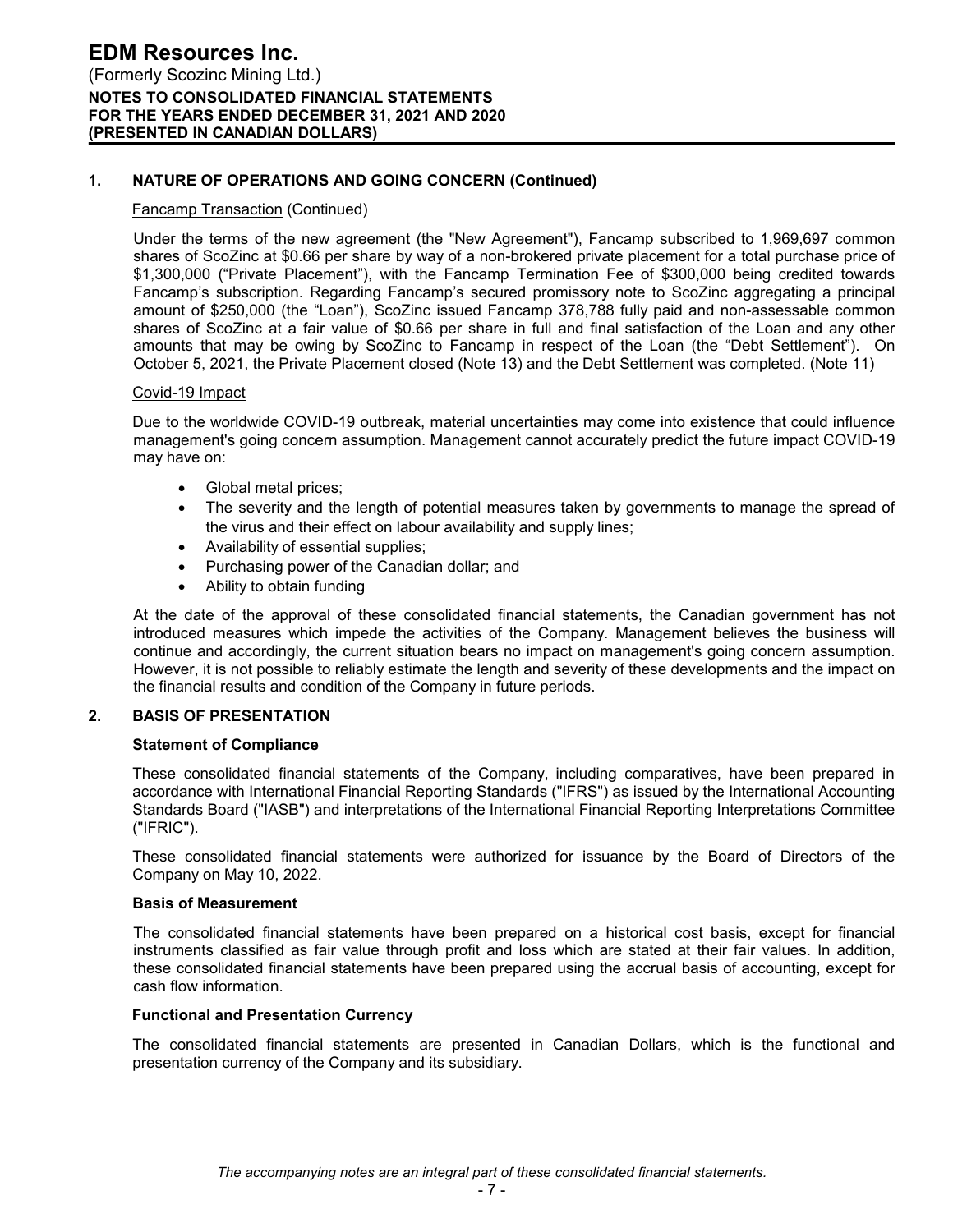# **2. BASIS OF PRESENTATION (Continued)**

#### **Use of Estimates and Judgments**

The preparation of the consolidated financial statements requires management to make estimates, judgments and assumptions that affect the application of accounting policies and the reported amounts of assets and liabilities and the disclosure of any contingent assets and liabilities as at the date of the financial statements, as well as the reported expenses incurred during the year. Actual results may differ from these estimates.

Estimates and underlying assumptions are reviewed on an ongoing basis. Revisions to accounting estimates are recognized in the period in which the estimates are revised and in any future periods affected.

Information about critical judgments in applying accounting policies that have the most significant effect on the amounts recognized in the consolidated financial statements is included in the following:

- going concern assessment (Note 1)

Information about assumptions and estimation uncertainties that have a significant risk of resulting in a material adjustment within the next financial year are included in the following:

#### Carrying Value and Recoverability of Exploration and Evaluation Assets

The carrying amount of the Company's exploration and evaluation assets do not necessarily represent present or future values, and the Company's exploration and evaluation assets have been accounted for under the assumption that the carrying amount will be recoverable. Recoverability is dependent on various factors, including the discovery of economically recoverable reserves, the ability of the Company to obtain the necessary financing to complete the development and upon future profitable production or proceeds from the disposition of the mineral properties themselves.

#### Share-based Payments

Share-based payments expense is measured by reference to the fair value of the stock options at the date at which they are granted. Estimating fair value for granted stock options requires determining the most appropriate valuation model which is dependent on the terms and conditions of the grant. This estimate also requires determining the most appropriate inputs to the valuation model including the expected life of the option, volatility, dividend yield, and rate of forfeitures and making assumptions about them. The value of the share-based payments expense for the years ended December 31, 2021 and 2020 are disclosed in Note 13.

#### Environmental Rehabilitation Obligation

The Company recognizes statutory, contractual or other legal obligations related to the retirement of its exploration and evaluation assets and its tangible long-lived assets when such obligations are incurred, if a reasonable estimate of fair value can be made. These obligations are measured initially at the net present value of estimated future cash flows and the resulting costs are expensed to the statement of loss and comprehensive loss.

In subsequent periods, the liability is adjusted for any changes in the amount or timing and for the discounting of the underlying future cash flows. The capitalized asset retirement cost is amortized to operations over the life of the asset.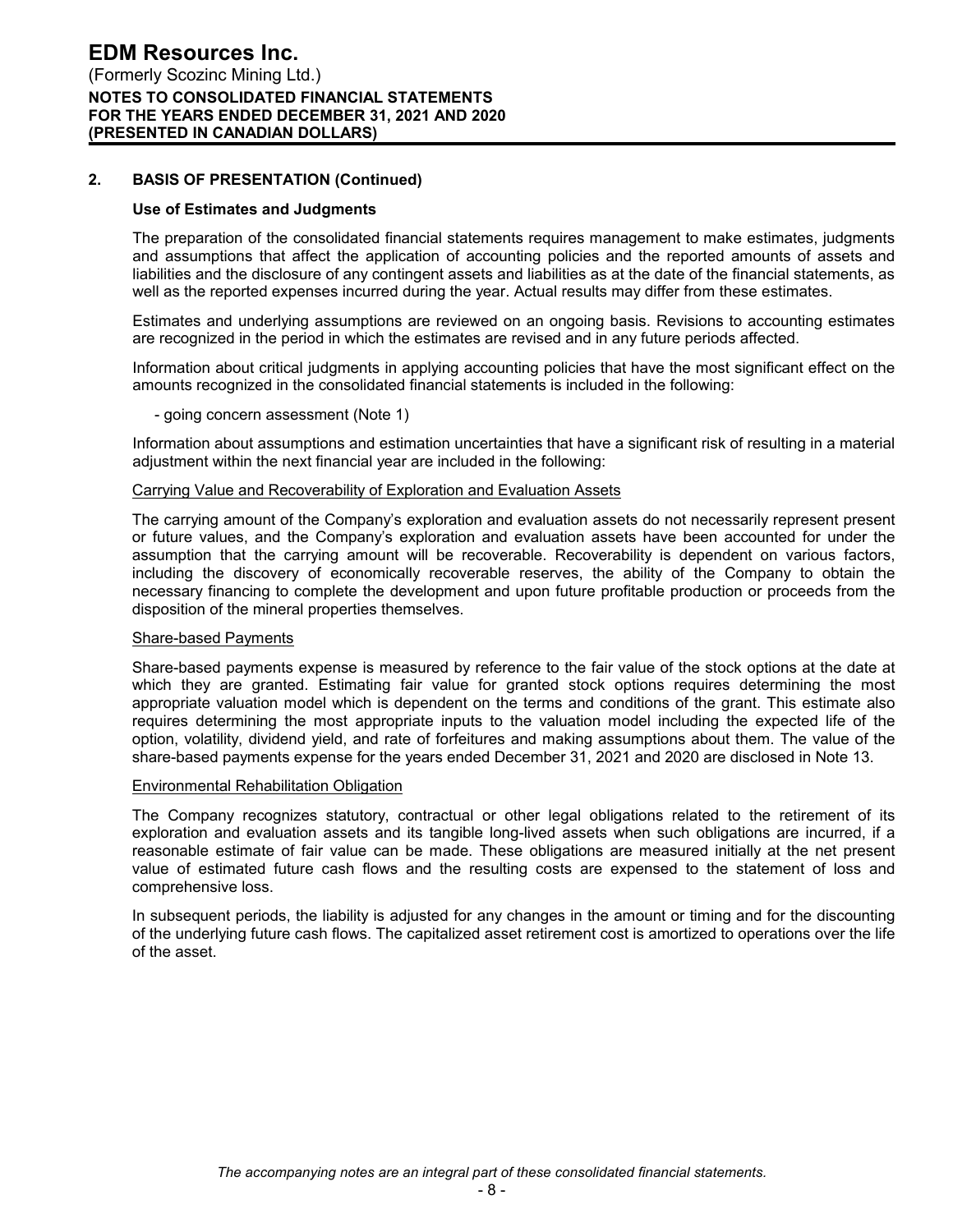#### **3. SIGNIFICANT ACCOUNTING POLICIES**

The significant accounting policies of the Company include the following and have been applied consistently to all periods presented.

#### **Basis of Consolidation**

These consolidated financial statements include the accounts of the Company, and its active subsidiary. All significant intercompany transactions are eliminated on consolidation.

(i) Business Combinations

A business combination is a transaction or other event in which control over one or more businesses is obtained. A business is an integrated set of activities and assets that is capable of being conducted and managed for the purpose of providing a return in the form of dividends, lower costs or other economic benefits.

Business acquisitions are accounted for using the acquisition method whereby acquired assets and liabilities are recorded at fair value as of the date of acquisition with the excess of the purchase consideration over such fair value being recorded as goodwill and allocated to cash generating units. If the fair value of the net assets acquired exceeds the purchase consideration, the difference is recognized immediately as a gain in the consolidated statement of comprehensive income (loss). Acquisition related costs are expensed during the period in which they are incurred. If the assets acquired are not a business, the transaction is accounted for as an asset acquisition.

(ii) Subsidiary

A subsidiary is an entity controlled by the Company. Control is the power to govern the financial and operating policies of an entity so as to obtain benefits from its activities. The financial statements of a subsidiary are included in the consolidated financial statements from the date that control commences until the date that control ceases.

#### **Foreign Currency Transactions**

Transactions in foreign currency are translated to the respective functional currencies of Company entities at the exchange rate in effect at the transaction date. Monetary assets and liabilities denominated in other than the functional currency are translated at the exchange rate in effect at the date of the statements of financial position. The foreign currency gain or loss on monetary items is the difference between amortized cost in the functional currency at the beginning of the period, adjusted for effective interest and payments during the period, and the amortized cost in foreign currency translated at the exchange rate at the end of the reporting period. Non-monetary assets and liabilities denominated in foreign currencies that are measured at fair value are retranslated to the functional currency at the exchange rate at the date that the fair value was determined. Foreign currency differences arising on retranslation are recognized in profit or loss. Non-monetary items that are measured in terms of historical cost in a foreign currency are translated using the exchange rate at the date of the transaction.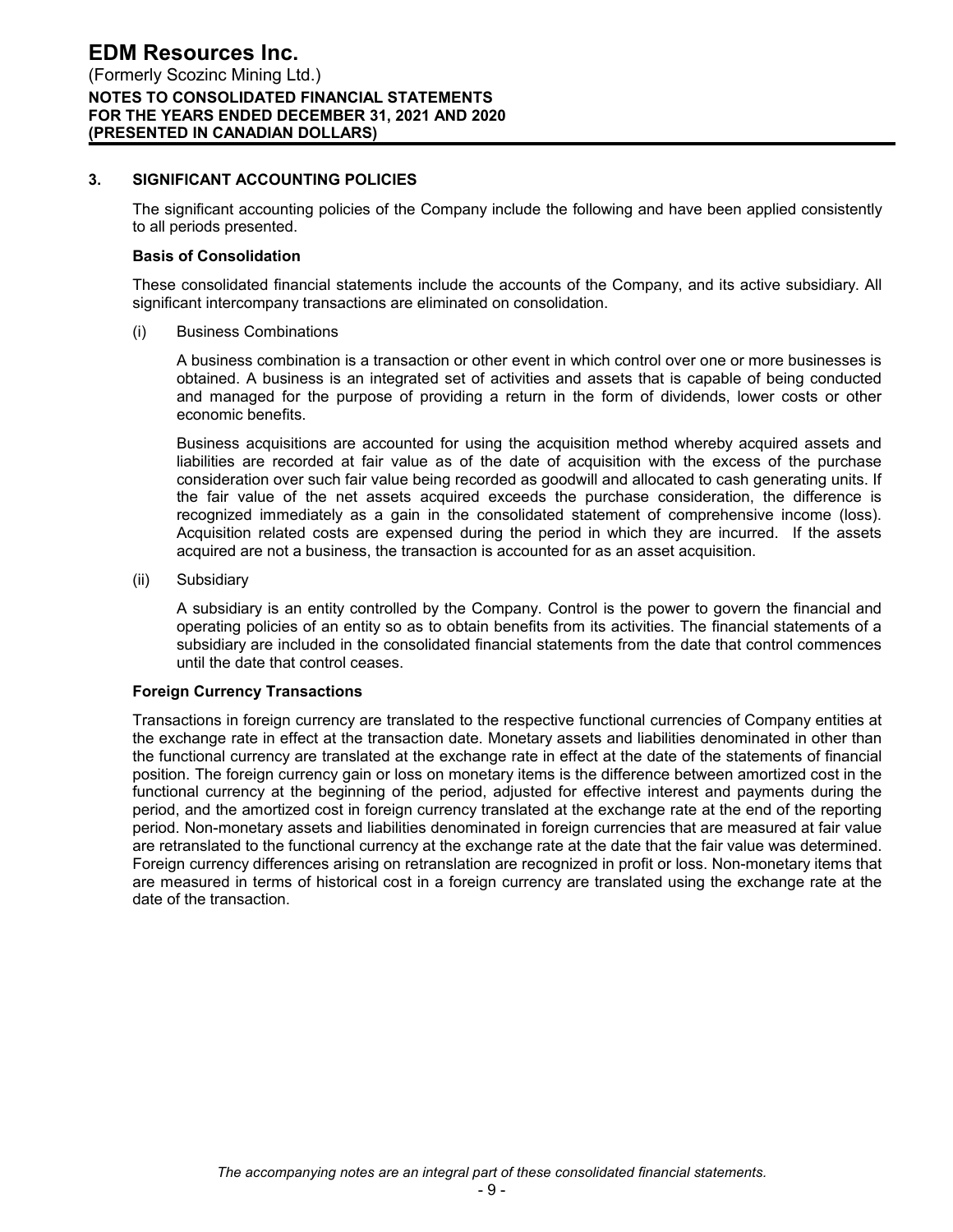#### **Financial Instruments**

#### **(i) Non-Derivative Financial Assets**

The Company initially recognizes loans and receivables on the date that they originated. All other financial assets (including assets designated at fair value through profit or loss) are recognized initially on the trade date at which the Company becomes a party to the contractual provisions of the instrument.

The Company derecognizes a financial asset when the contractual rights to the cash flows from the asset expire, or it transfers the rights to receive the contractual cash flows on the financial asset in a transaction in which substantially all the risks and rewards of ownership of the financial asset are transferred. Any interest in such transferred financial assets that is created or retained by the Company is recognized as a separate asset or liability.

Financial assets and liabilities are offset and the net amount presented in the statement of financial position when, and only when, the Company has a legal right to offset the amounts and intends either to settle on a net basis or to realize the asset and settle the liability simultaneously.

The Company classifies its financial assets in the following categories: at fair value through profit and loss ("FVTPL"), at fair value through other comprehensive income ("FVTOCI") or at amortized cost. The classification depends on the purpose for which the financial assets were acquired. Management determined the classification of its financial assets on initial recognition. Measurement and classification of its financial assets is dependent on the business model for managing the financial assets and the contractual cash flow characteristics of the financial asset.

#### *Financial Assets at Fair Value Through Profit or Loss*

A financial asset is classified at FVTPL if it is classified as held for trading or is designated as such upon initial recognition. Financial assets are designated at FVTPL if the Company manages such investments and makes purchase and sale decisions based on their fair value in accordance with the Company's risk management or investment strategy. Financial assets carried at FVTPL are initially recorded at fair value and transaction costs are expensed in profit and loss as incurred. Realized and unrealized gains and losses arising from changes in the fair value of the financial asset held at FVTPL are included in profit and loss in the period in which they arise. Derivatives are also categorized as FVTPL unless they are designated as hedges. At December 31, 2021 and 2020, the Company had no financial instruments classified as FVTPL.

#### *Financial Assets at FVTOCI*

Investments in equity instruments at FVTOCI are initially recognized at fair value plus transaction costs. Subsequently they are measured at fair value, with gains and losses arising from changes in fair value recognized in other comprehensive income. There is no subsequent reclassification of fair value gains and losses to profit or loss following the derecognition of the investment. At December 31, 2021 and 2020, the Company had no financial instruments classified as FVTOCI.

#### *Financial Assets at Amortized Cost*

Financial assets at amortized cost are initially recognized at fair value plus any directly attributable transaction costs. Subsequent to initial recognition, loans and receivables are measured at amortized cost using the effective interest method, less any impairment losses. They are classified as current assets or non-current assets based on their maturity date. Financial assets at amortized cost are comprised of cash, amounts receivable, and cash held for reclamation.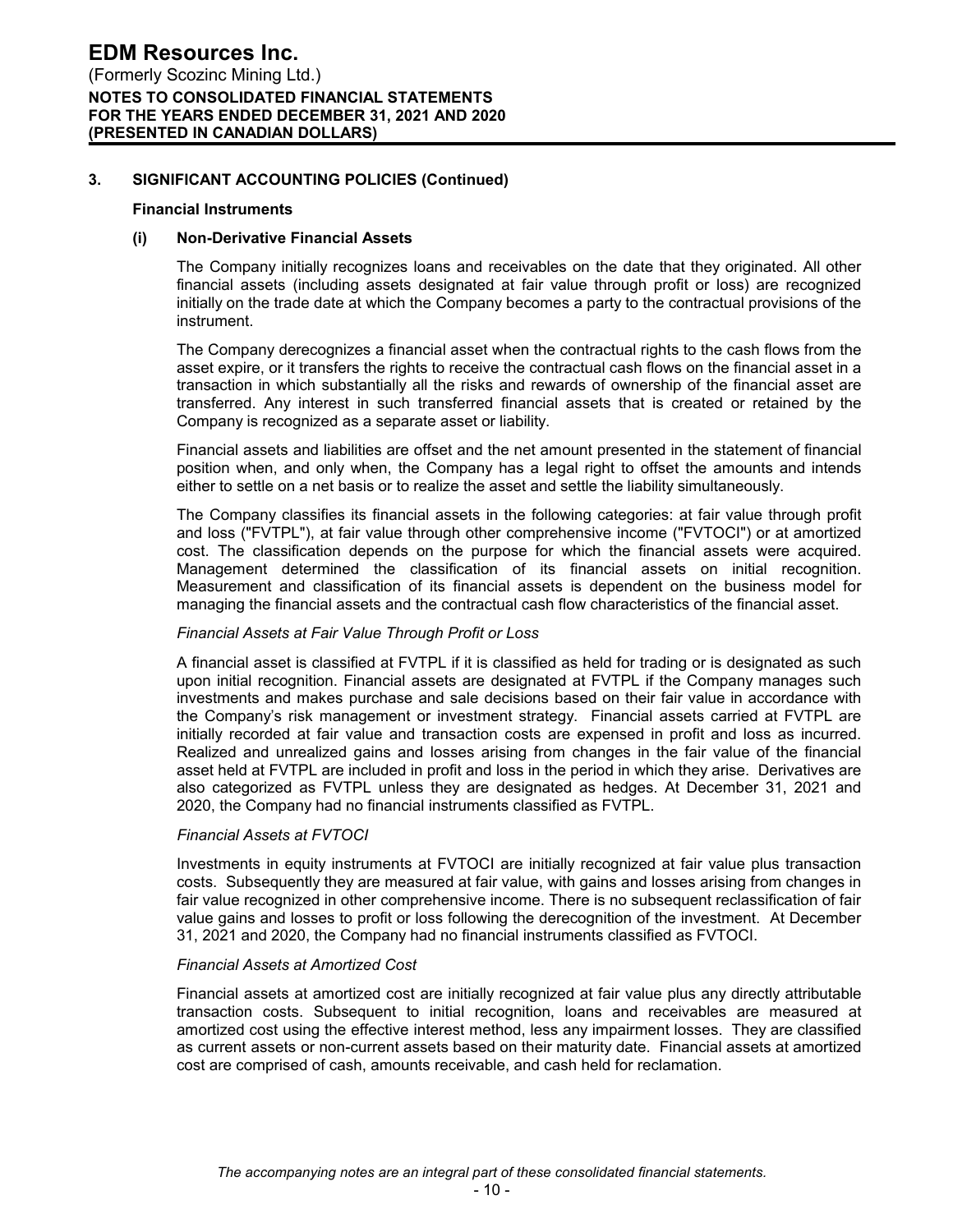#### **Financial Instruments (Continued)**

#### **(ii) Non-Derivative Financial Liabilities**

Financial liabilities are recognized initially on the trade date, which is the date the Company becomes a party to the contractual provisions of the instrument. Such financial liabilities are recognized initially at fair value less any directly attributable transaction costs. Subsequent to initial recognition, these financial liabilities are measured at amortized cost using the effective interest method.

The Company derecognizes a financial liability when its contractual obligations are discharged, cancelled or expire.

The Company classifies non-derivative financial liabilities into the other financial liabilities category.

The Company's amortized cost financial liabilities comprise amounts payable to related parties, loan payable, promissory note payable, and accounts payable and accrued liabilities.

#### **Share Capital**

The Company records proceeds from share issuances net of issue costs and any tax effects. Common shares issued for consideration other than cash are valued on their market value of the shares as of the date of issuance.

The Company has adopted the residual value method with respect to the measurement of shares and warrants issued as private placement units. The residual value method first allocates value to the more easily measurable component based on fair value and then the residual value, if any, to the less easily measurable component.

The fair value of the common shares issued in private placements is determined to be the more easily measurable component and they were valued at their fair value, as determined by the closing quoted bid price on the day prior to the announcement date. The balance, if any, is allocated to the attached warrants. Any fair value attributed to the warrants is recorded as contributed surplus.

#### *Flow-Through Shares*

Under the Canadian Income Tax Act, an enterprise may issue securities referred to as flow-through shares, whereby the investor may claim the tax deductions arising from qualifying expenditures that the Company made with the proceeds. The increase to share capital when flow-through shares are issued is measured based on the current market price of common shares. The incremental proceeds, or "premium," are recorded as a deferred credit. When expenditures are renounced, a deferred tax liability is recognized and the deferred credit is reversed. The net amount is recognized as a deferred income tax recovery.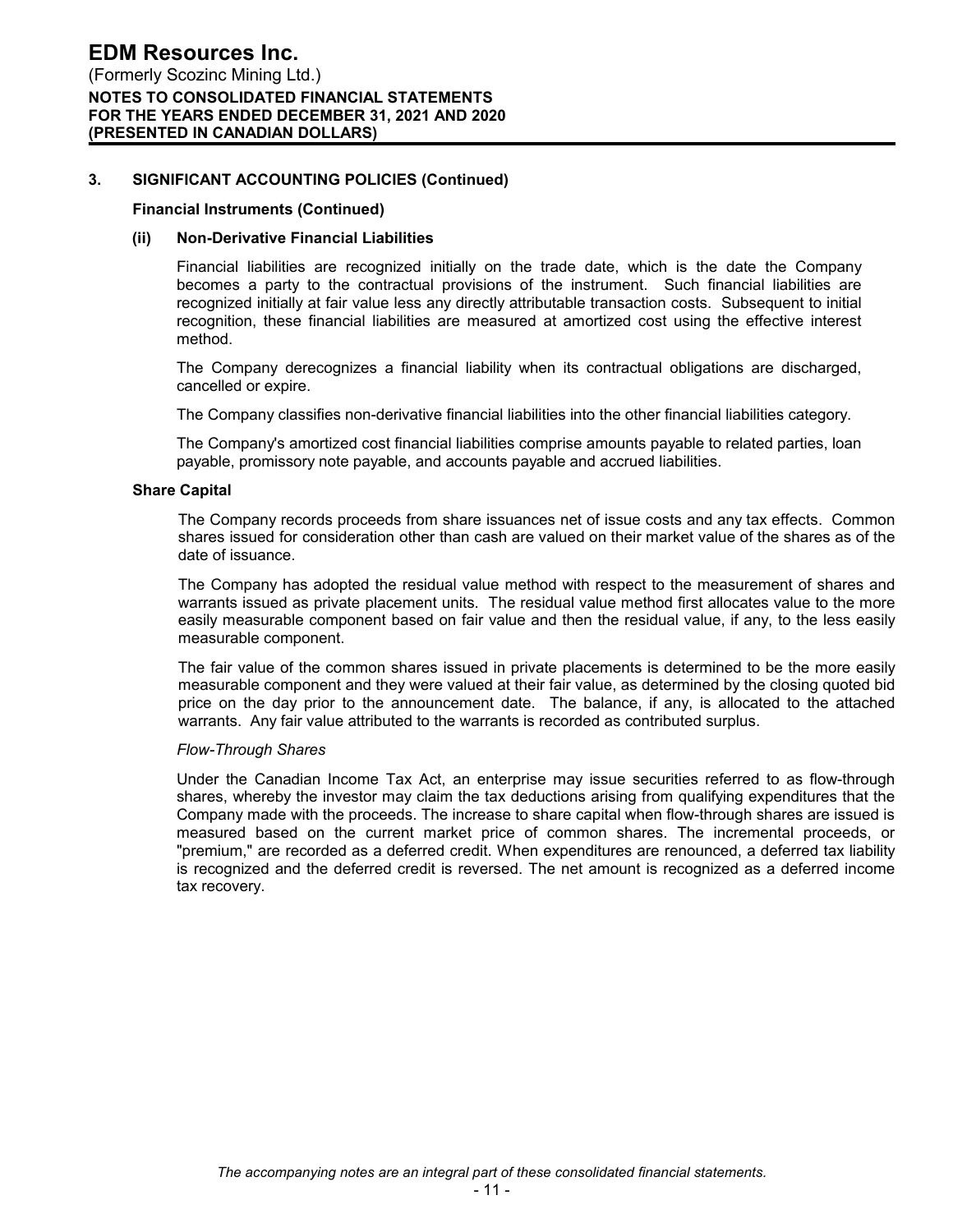#### **Exploration and Evaluation Assets**

The cost of acquiring mineral properties and related exploration and evaluation expenditures are capitalized until the properties are placed into production, sold or abandoned. These capitalized costs will be amortized over the estimated useful life of the properties following the commencement of production or written off if the properties are sold, allowed to lapse or abandoned. Costs incurred prior to obtaining the right to explore are expensed as incurred.

Cost includes any cash consideration and advance royalties paid and the fair market value of shares issued on the acquisition of property interests. Costs also include, but are not exclusive to, acquisition of rights to explore, topographical, geological, geochemical and geophysical studies, exploratory drilling, trenching and sampling as well as depreciation related to exploration field equipment and employee compensation costs attributed to exploration activities. Properties acquired under option agreements, whereby payments are made at the sole discretion of the Company, are recorded in the accounts when the payments are made. The recorded amounts of property acquisition costs and their related deferred exploration costs represent actual expenditures incurred and are not intended to reflect present or future values.

Although the Company has taken steps to verify title to mineral properties in which it has an interest, in accordance with industry standards for the current stage of exploration of such properties, these procedures do not guarantee the Company's title. Property may be subject to unregistered prior agreements or inadvertent non-compliance with regulatory requirements.

Exploration and evaluation assets are assessed for impairment when facts and circumstances suggest that the carrying amount of a mineral property interest may exceed its recoverable amount. An impairment review is undertaken when indicators of impairment arise but normally when one of the following conditions applies:

- the right to explore in the specific area has expired or will expire in the near future;
- substantive expenditure on further exploration and evaluation activities in the specific areas are neither budgeted nor planned;
- exploration for and evaluation of mineral resources in the specific area have not led to the discovery of commercially viable quantities of mineral resources and the entity has decided to discontinue such activities in the specific area; and
- sufficient data exist to indicate that, although a development in the specific area is likely to proceed, the carrying amount of the exploration and evaluation asset is unlikely to be recovered in full from successful development or by sale.

#### **Loss Per Share**

The Company presents basic and diluted loss per share data for its common shares. Basic loss per share is calculated by dividing the profit or loss attributable to common shareholders of the Company by the weighted average number of common shares outstanding during the period, adjusted for own shares held. Diluted loss per share is determined by adjusting the profit or loss attributable to common shareholders and the weighted average number of common shares outstanding, adjusted for own shares held, for the effects of all dilutive potential common shares, which comprise share options granted to employees and warrants.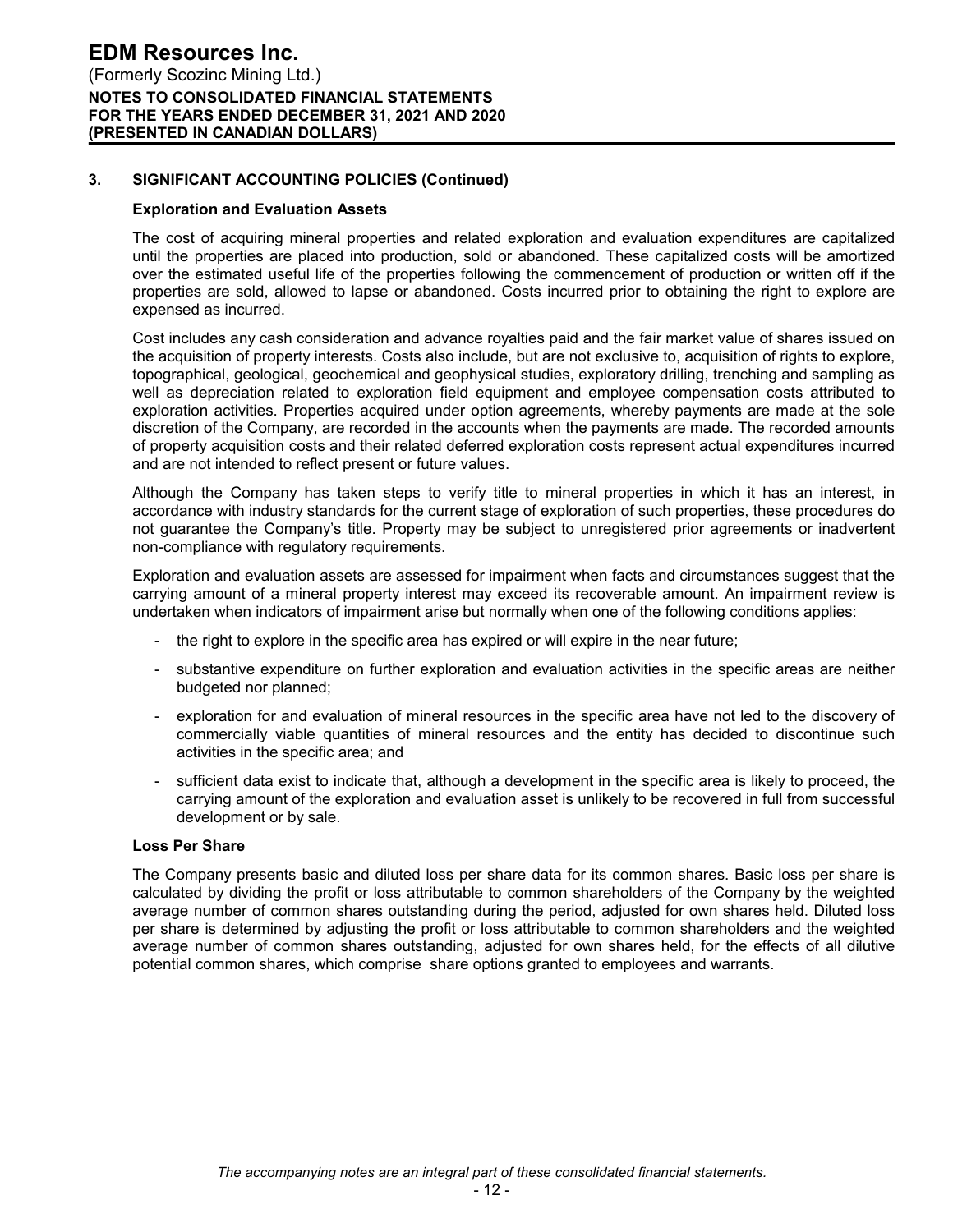#### **Stock-Based Payments**

The Company's stock option plan allows Company employees, directors, officers and consultants to acquire shares of the Company. The fair value of options granted is recognized as share-based payment expense with a corresponding increase in equity. An individual is classified as an employee when the individual is an employee for legal or tax purposes (direct employee) or provides services similar to those performed by a direct employee. Fair value is measured at grant date, and each tranche is recognized using the graded vesting method over the period during which the options vest. The fair value of the options granted is measured using the Black-Scholes option pricing model, taking into account the terms and conditions upon which the options were granted.

At each financial position reporting date, the amount recognized as an expense is adjusted to reflect the actual number of stock options that are expected to vest. In situations where equity instruments are issued to consultants and some or all of the goods or services received by the entity as consideration cannot be specifically identified, they are measured at the fair value of the share-based payment. Otherwise, share-based payments are measured at the fair value of goods or services received.

#### **Income Taxes**

Current tax is the expected tax payable or receivable on the taxable income or loss for the year, using tax rates enacted or substantively enacted at the reporting date, and any adjustment to tax payable in respect of previous years.

Deferred tax is recognized in respect of temporary differences between the carrying amounts of assets and liabilities for financial reporting purposes and the amounts used for taxation purposes. Deferred tax is not recognized for the following temporary differences: the initial recognition of assets or liabilities in a transaction that is not a business combination and that affects neither accounting nor taxable profit or loss, and differences relating to investments in subsidiaries and jointly controlled entities to the extent that it is probable that they will not reverse in the foreseeable future. In addition, deferred tax is not recognized for taxable temporary differences arising on the initial recognition of goodwill.

Deferred tax is measured at the tax rates that are expected to be applied to temporary differences when they reverse, based on the laws that have been enacted or substantively enacted by the reporting date. Deferred tax assets and liabilities are offset if there is a legally enforceable right to offset current tax liabilities and assets, and they relate to income taxes levied by the same tax authority on the same taxable entity, or on different tax entities, but they intend to settle current tax liabilities and assets on a net basis or their tax assets and liabilities will be realized simultaneously.

A deferred tax asset is recognized for unused tax losses, tax credits and deductible temporary differences, to the extent that it is probable that future taxable profits will be available against which they can be utilized.

Deferred tax assets are reviewed at each reporting date and are reduced to the extent that it is no longer probable that the related tax benefit will be realized.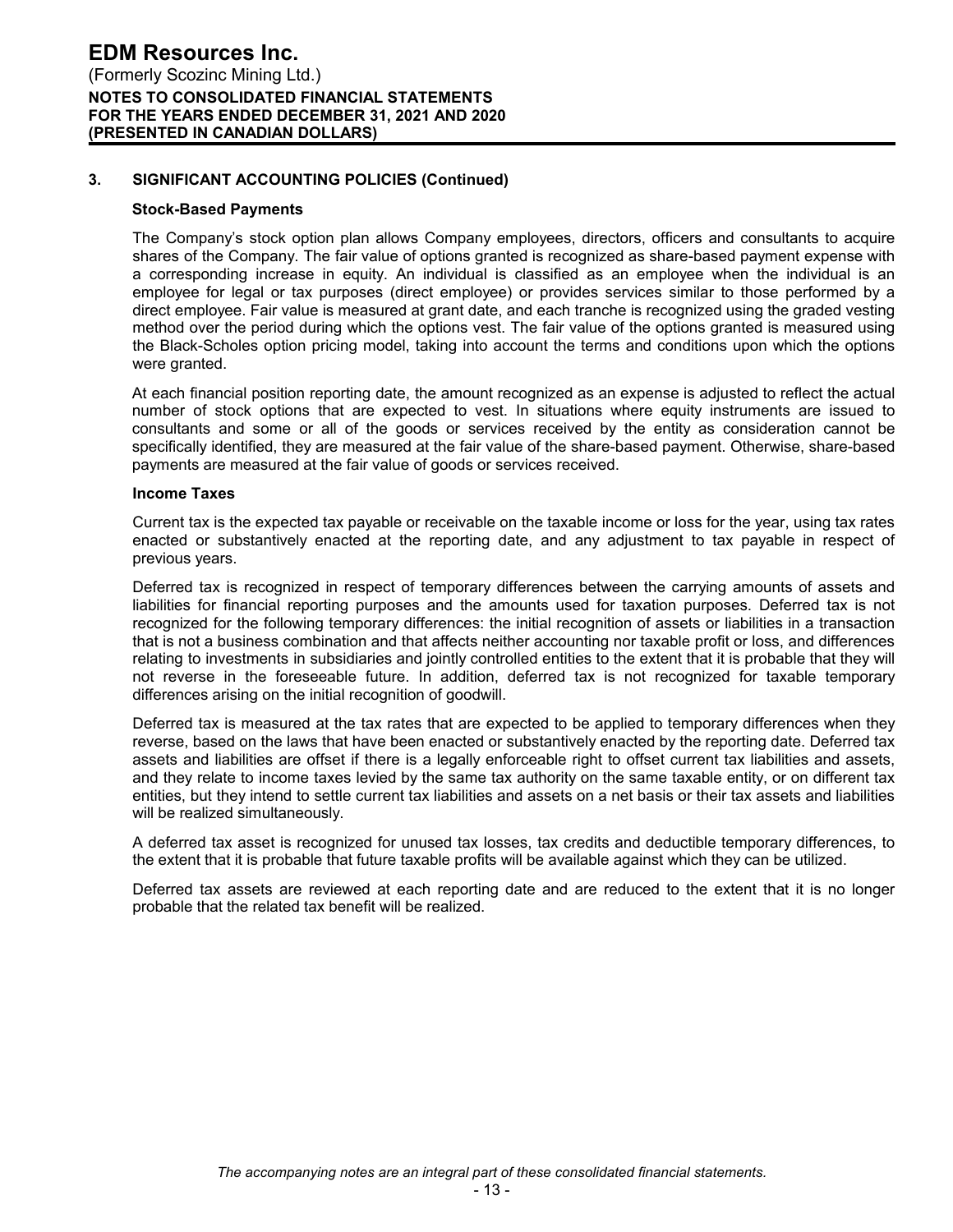#### **Property and Equipment**

#### **(i) Recognition and Measurement**

On initial recognition, property, plant and equipment are recorded at cost, being the purchase price and directly attributable cost of acquisition or construction required to bring the asset to the location and condition necessary to be capable of operating in the manner intended by the Company, including appropriate borrowing costs and the estimated present value of any future unavoidable costs of dismantling and removing items. The corresponding liability is recognized within provisions.

Property, plant and equipment is subsequently measured at cost less accumulated depreciation and accumulated impairment losses, with the exception of land which is not depreciated.

When parts of an item of property, plant and equipment have different useful lives, they are accounted for as separate items (major components) of property, plant and equipment.

Any gains or loss on disposal of an item of property, plant and equipment are determined by comparing the proceeds from disposal with the carrying amount of property, plant and equipment, and are recognized net within other income in profit or loss.

#### **(ii) Subsequent Costs**

The cost of replacing a part of an item of property, plant and equipment is recognized in the carrying amount of the item if it is probable that the future economic benefits embodied within the part will flow to the Company, and its cost can be measured reliably. The carrying amount of the replaced part is derecognized. Ongoing maintenance of property, plant and equipment are recognized in profit or loss as incurred.

#### **(iii) Depreciation**

Depreciation is calculated over the depreciable amount, which is the cost of an asset, or other amount substituted for cost, less its residual value.

Depreciation is recognized in profit or loss on a straight-line basis over the estimated useful lives of each part of an item of property, plant and equipment, since this most closely reflects the expected pattern of consumption of the future economic benefits embodied in the asset. Land typically has an unlimited useful life and is not depreciated.

For exploration field equipment, depreciation is included as part of exploration and evaluation assets. Assets under construction are depreciated when they are capable of being put into production in their intended use.

The estimated useful lives for the current and comparative periods are as follows:

|                                    | Useful life  |
|------------------------------------|--------------|
| <b>Exploration field equipment</b> | 5 years      |
| Mine plant and equipment           | Life of mine |

Depreciation methods, useful lives and residual values are reviewed at each reporting date and adjusted if appropriate.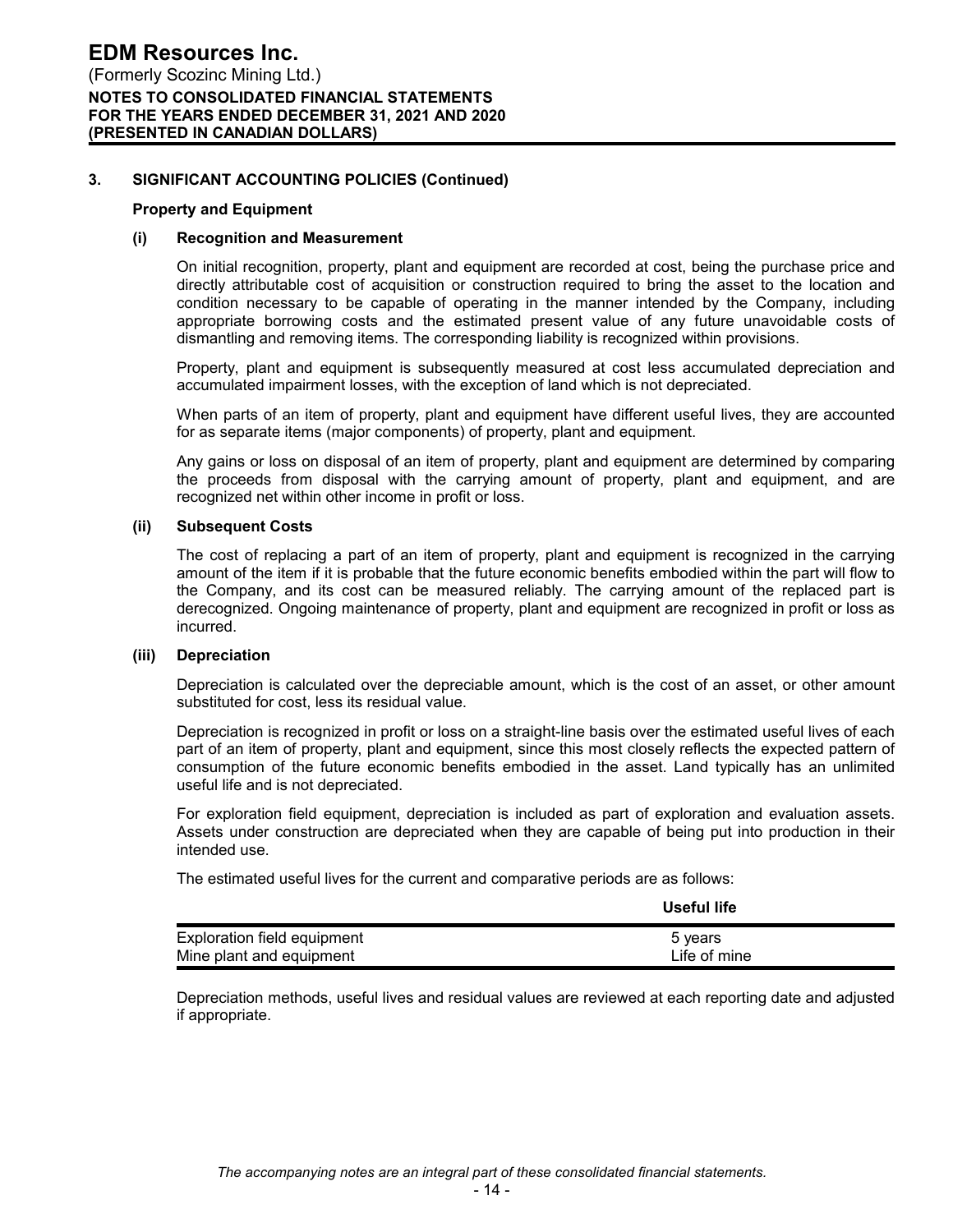#### **Provisions**

Provisions are recognized where a legal or constructive obligation has been incurred as a result of past events, it is probable that an outflow of resources embodying economic benefit will be required to settle the obligation, and a reliable estimate of the amount of the obligation can be made. If material, provisions are measured at the present value of the expenditures expected to be required to settle the obligation. The increase in any provision due to passage of time is recognized as a finance cost.

#### **Decommissioning Liability**

An obligation to incur restoration, rehabilitation and environmental costs arises when environmental disturbance is caused by the exploration, development or ongoing production of mineral property interests. A liability is recognized in the period in which it is incurred and when a reliable estimate of the fair value of the liability can be made. The costs are amortized to profit or loss over the life of the related asset. The initial fair value of the liability is adjusted each period for the unwinding of the discount cost.

#### **Impairment**

#### **(i) Non-Financial Assets**

The carrying amounts of non-financial assets are reviewed at each reporting date to determine whether there is any indication of impairment. If any such indication exists, the recoverable amount of the asset is estimated in order to determine the extent of the impairment loss.

The recoverable amount of an asset or cash-generating unit is the greater of fair value less costs to sell and its value in use. In assessing value in use, the estimated future cash flows are discounted to their present value using a pre-tax discount rate that reflects the current market assessments of the time value of money and the risks specific to the asset. For the purpose of impairment testing, assets that cannot be tested individually are grouped together into the smallest group of assets that generates cash inflows from continuing use that are largely independent of the cash inflows of other assets or groups of assets (the "cash-generating unit, or CGU").

The Company's corporate assets do not generate separate cash inflows. If there is an indication that a corporate asset may be impaired, then the recoverable amount is determined for the CGU to which the corporate asset belongs.

An impairment loss is recognized if the carrying amount of an asset or its CGU exceeds its estimated recoverable amount. Impairment losses are recognized in profit or loss.

An impairment loss is reversed when there is an indication that the impairment loss may no longer exist. The maximum amount of the reversal is the lower of the amount necessary to bring the carrying amount of the asset to its recoverable amount; and the amount necessary to restore the assets of the cash generating unit to their carrying amount prior to impairment.

For the year ended December 31, 2021 an impairment charge of \$nil (2020 - \$6,145,014) was recorded on the Company's exploration and evaluation assets. (Note 7)

#### **(ii) Financial Assets**

The Company recognizes a loss allowance for expected credit losses on financial assets that are measured at amortized cost. At each reporting date, the loss allowance for the financial asset is measured at an amount equal to the lifetime expected credit losses if the credit risk on the financial assets has increased significantly since initial recognition. If at the reporting date, the credit risk on the financial asset has not increased significantly since initial recognition, the loss allowance is measured at an amount equal to the twelve month expected credit loss. For trade receivables, the Company applies the simplified approach to providing for expected credit losses, which allows the use of a lifetime expected loss provision. Given the nature and balances of the Company's financial assets at amortized cost, the Company has no material credit loss allowance.

*The accompanying notes are an integral part of these consolidated financial statements.*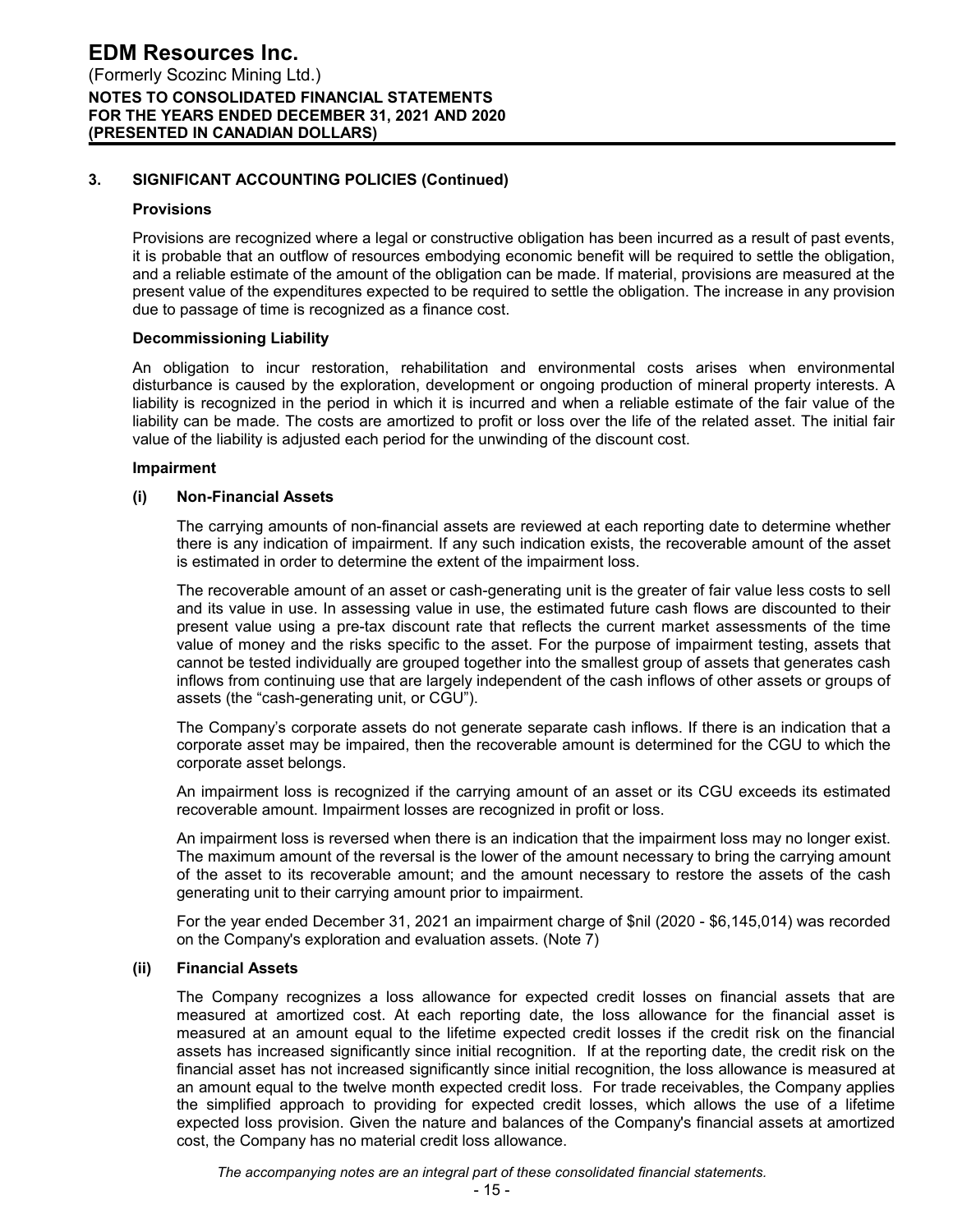#### **Finance Income and Finance Costs**

Finance income comprises interest on cash, cash equivalents and deposits. Interest income is recognized as it accrues in profit or loss, using the effective interest method.

Finance costs comprise interest expense on borrowings, unwinding of the discount on provisions, and impairment losses recognized on financial assets. Borrowing costs that are not directly attributable to the acquisition, construction or production of a qualifying asset are recognized in profit or loss using the effective interest method.

#### **Accounting Pronouncements Adopted During the Year**

There are no upcoming accounting pronouncements which are expected to have an effect on the financial statements of the Company. No new policies were adopted during the year ended December 31, 2021.

#### **4. CASH HELD FOR RECLAMATION**

The Company is required to make reclamation deposits in respect of its expected rehabilitation obligations as set out below.

The Company has agreed with the Province of Nova Scotia (Department of Natural Resources) to remediate the Scotia Mine facility to an agreed status at the end of the mining operations at the site; as a result the Company is required to make reclamation deposits in respect of this obligation. As at December 31, 2021, a \$2,940,195 (2020 – \$2,907,053), (2019 - \$2,874,286) cash bond, including accrued interest, is posted with the Province of Nova Scotia.

In addition, the Company has a reclamation bond with the Nova Scotia Department of Environment for \$193,557 (2020 – \$191,432), (2019 - \$189,330), including accrued interest, which is required to address the potential replacement of domestic water supplies that could potentially be downgraded by mining operations.

Nova Scotia Business Inc. ("NSBI") holds a reclamation bond in the amount of \$nil (2020 - \$100,000), (2019 - \$100,000) in relation to the land which the Company leases from the organization in Sheet Harbour. The Company terminated its lease during the year ended December 31, 2020 (Note 8), and during the year ended December 31, 2021 \$109,915 in site remediation costs were incurred in addition to the amount of the bond for a total of \$209,915. NSBI has withheld the bond, pending determination of additional remediation costs which may be assessed to the Company, if any. The Company is currently disputing the withholding of the bond. It is the Company's position that it has met if not exceeded its obligation.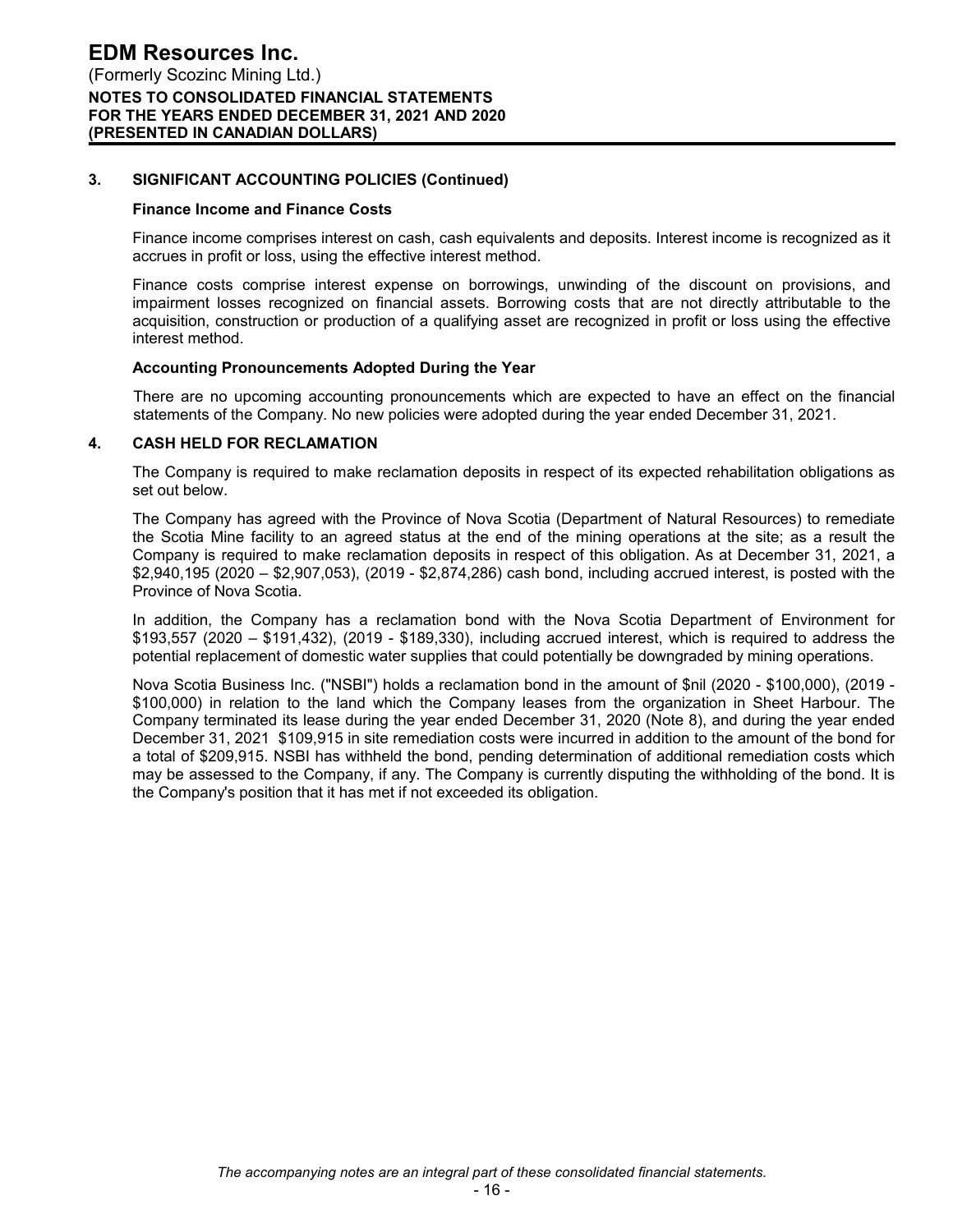# (Formerly Scozinc Mining Ltd.) **NOTES TO CONSOLIDATED FINANCIAL STATEMENTS FOR THE YEARS ENDED DECEMBER 31, 2021 AND 2020 (PRESENTED IN CANADIAN DOLLARS)**

# **5. PROPERTY, PLANT AND EQUIPMENT**

|                                                 | Mine Plant,<br><b>Equipment</b> | <b>Exploration</b><br><b>Field</b> |                               |
|-------------------------------------------------|---------------------------------|------------------------------------|-------------------------------|
|                                                 | and Land                        | <b>Equipment</b>                   | Total                         |
| Cost<br>Balance, December 31, 2019<br>Additions | $$9,307,141$ \$<br>4,500        |                                    | 836,641 \$10,143,782<br>4,500 |
| Balance, December 31, 2020 and 2021             | \$9,311,641                     | 836,641<br>-S                      | \$10,148,282                  |
| <b>Accumulated Amortization</b>                 |                                 |                                    |                               |
| Balance, December 31, 2019<br>Amortization      | $$1,373,067$ \$<br>74,175       | 836,641                            | \$2,209,708<br>74,175         |
| Balance, December 31, 2020<br>Amortization      | 1,447,242<br>2,592              | 836,641                            | 2,283,883<br>2,592            |
| Balance, December 31, 2021                      | $$1,449,834$ \$                 | 836,641                            | \$2,286,475                   |
| Net Book Value, December 31, 2019               | $$7,934,074$ \$                 |                                    | \$7,934,074                   |
| Net Book Value, December 31, 2020               | $$7,864,399$ \$                 |                                    | \$7,864,399                   |
| Net Book Value, December 31, 2021               | $$7,861,807$ \$                 |                                    | \$7,861,807                   |

During the year ended December 31, 2020, the Company disposed of equipment with a net book value of \$nil for proceeds of \$186,802 and recorded a gain on disposal of assets in profit or loss.

# **6. ACCOUNTS RECEIVABLE AND PREPAID EXPENSES**

|                                        | 2021             | 2020                          | 2019             |
|----------------------------------------|------------------|-------------------------------|------------------|
| Refundable GST/HST<br>Prepaid expenses | 86,476<br>38,656 | \$<br>27,066<br>-\$<br>33,424 | 50,822<br>35,033 |
|                                        | 125,132          | \$<br>60,490<br>\$            | 85,855           |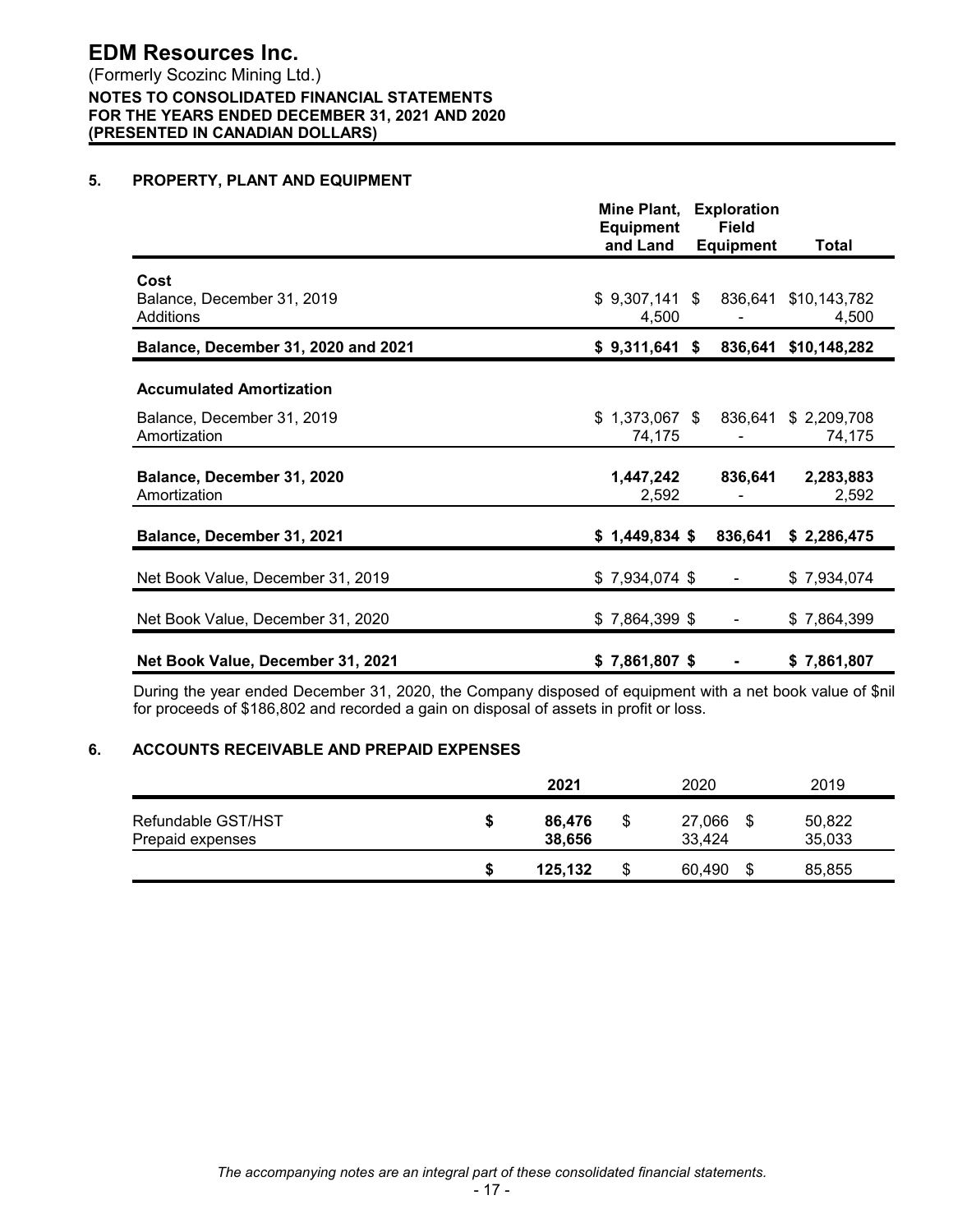# **7. EXPLORATION AND EVALUATION ASSETS**

#### **ScoZinc Projects, Nova Scotia**

As part of the business combination with ScoZinc Limited on May 31, 2011, the Company acquired 100% of the Scotia Mine and several other mineral resource prospects in Halifax, Nova Scotia. The properties are comprised of exploration licences and a mineral property lease that provides for zinc and lead exploration and development.

The following is a continuity of the Company's Projects:

| Balance, January 1, 2020 (restated - Note 21)   | \$ | 11,764,086    |
|-------------------------------------------------|----|---------------|
| Additions                                       |    | 644,334       |
| Recovery of costs                               |    | (47, 929)     |
| Change in estimate (Note 12)                    |    | (225, 519)    |
| Grant received                                  |    | (165, 040)    |
| Impairment charge                               |    | (6, 145, 014) |
| Balance, December 31, 2020 (restated - Note 21) |    | 5,824,918     |
| Additions                                       |    | 18.457        |
| Change in estimate (Note 12)                    |    | 1,657,339     |
| Balance, December 31, 2021                      | S  | 7,500,714     |

During the year, the Company received \$nil (2020 \$165,040) from the Nova Scotia Mineral Resources Development Fund.

The Company assessed the carrying value of its exploration and evaluation assets as at December 31, 2021, determining that an impairment charge of \$nil was warranted (2020 - \$6,145,014). The amount of the impairment at December 31, 2020 was equal to the net assets over the value of the Company estimated by reference to the proposed transaction with Fancamp as described in Note 1.

#### **8. RIGHT-OF-USE ASSETS**

| Balance, December 31, 2019<br>Amortization | 85.425<br>(7.766) |
|--------------------------------------------|-------------------|
| Modification to lease terms                | (77.659)          |
| Balance, December 31, 2020 and 2021        | $\blacksquare$    |

Right-of-use assets consisted of the lease for the Company's Sheet Harbour Port facilities and are amortized over a period of 111 months. In July 2020, the Company terminated the lease and cleaned up the area under the terms of the lease.

# **9. LEASE LIABILITIES**

At the commencement date of the lease, the lease liability was measured at the present value of the lease payments that were not paid at that date. The lease payments are discounted using an interest rate of 10%, which is the Company's estimated incremental borrowing rate. The continuity of the lease liabilities are presented in the table below:

| Balance, December 31, 2019          | 81.965         |
|-------------------------------------|----------------|
| Interest accretion                  | 6.143          |
| Lease payments                      | (10, 166)      |
| Termination of lease (Note 8)       | (77.942)       |
| Balance, December 31, 2020 and 2021 | $\blacksquare$ |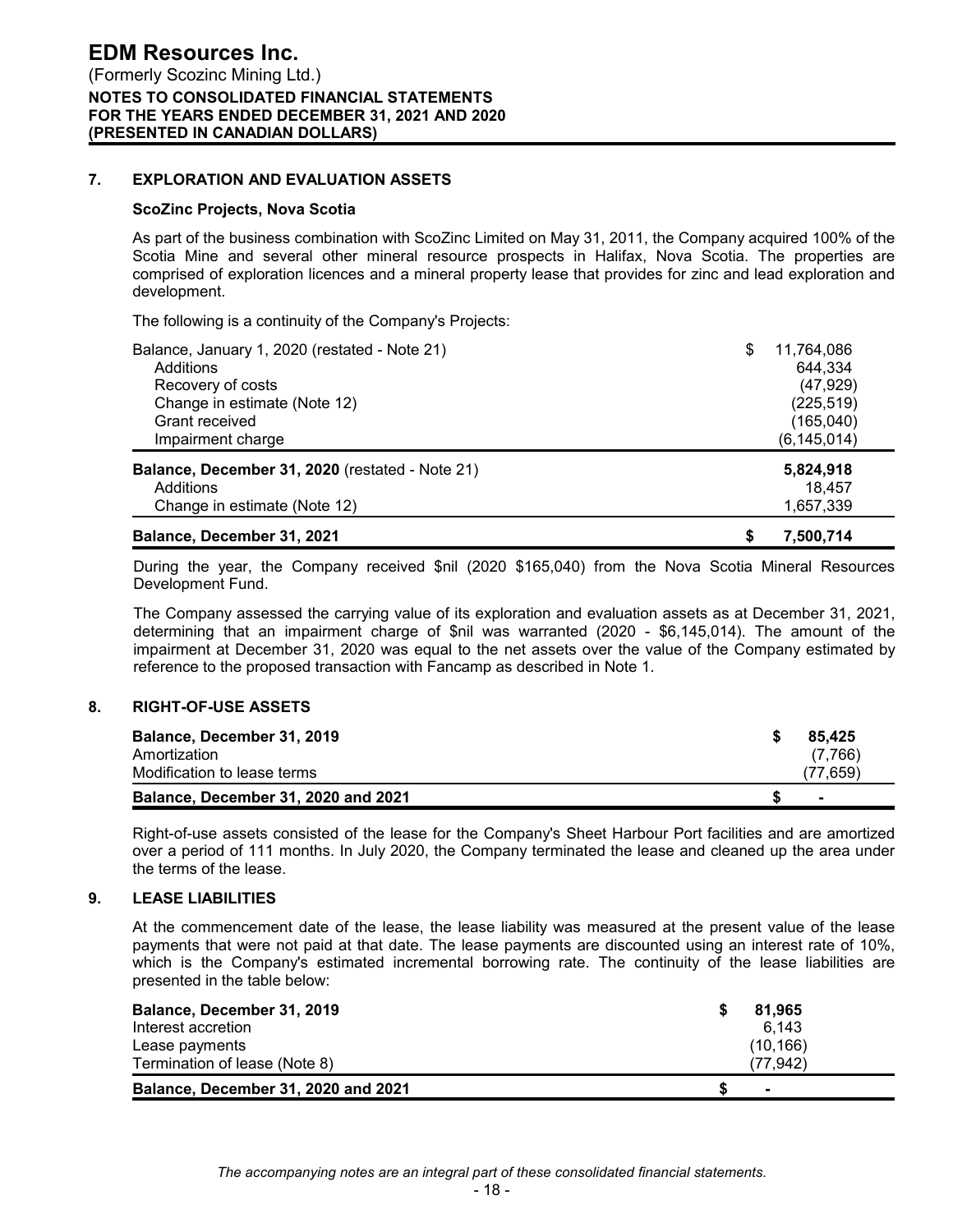#### **10. ACCOUNTS PAYABLE AND ACCRUED LIABILITIES**

|                                    | 2021             |    | 2020               | 2019                    |  |
|------------------------------------|------------------|----|--------------------|-------------------------|--|
| Trade payables<br>Accrued expenses | 58,918<br>45.750 | \$ | 128,170<br>131.216 | \$<br>250,215<br>88,909 |  |
|                                    | 104.668          | S  | 259,386            | \$<br>339,124           |  |

On March 17, 2020 the Company issued 150,000 common shares (ascribed a fair value of \$66,000) to the Company's former CEO to settle \$197,190 in accrued liabilities owed to the former CEO resulting in a gain on settlement of debt of \$131,190 recognized on the Company's statement of loss on comprehensive loss.

#### **11. PROMISSORY NOTE PAYABLE**

On May 4, 2021 Fancamp advanced the Company an aggregate of \$250,000, with a one year term bearing interest 5 percent per annum. On October 5, 2021, the Company issued 378,788 common shares, ascribed a fair value of \$250,000, in full settlement of amounts owing. The accrued interest to the date of settlement of \$4,761 has been charged to the profit or loss as a gain on settlement of debt.

#### **12. DECOMMISSIONING LIABILITY**

The Company has estimated that the present value of future rehabilitation costs required to remediate the ScoZinc Mine facility based on its current state.

Although the ultimate amount of the rehabilitation liability is uncertain, the best estimate of these obligations is based on information currently available. Current significant closure and rehabilitation activities include dismantling and removing facilities, equipment removal and remediation of the mine site.

The total amount of estimated undiscounted cash flow required to settle the Company's estimated obligation as at December 31, 2021 was \$6,903,002 (2020 and 2019 - \$6,903,002 - restated see note 21). The calculation of present value of estimated future cash flows assumed a discount rate of 1.27% (2020 - 0.46%) and an inflation rate of 4.8% (2020 - 0.70%). Rehabilitation costs are estimated to be settled at various dates between 2029 and 2032.

A continuity of the Company's decommissioning liability is as follows:

| Balance, January 1, 2020 (restated; see note 21)   | \$7,111,551 |
|----------------------------------------------------|-------------|
| Accretion                                          | 119.474     |
| Change in estimate                                 | (225, 519)  |
| Balance, December 31, 2020 (restated; see note 21) | \$7,005,506 |
| Accretion                                          | 32,225      |
| Change in estimate                                 | 1,657,339   |
| Balance, December 31, 2021                         | \$8,695,070 |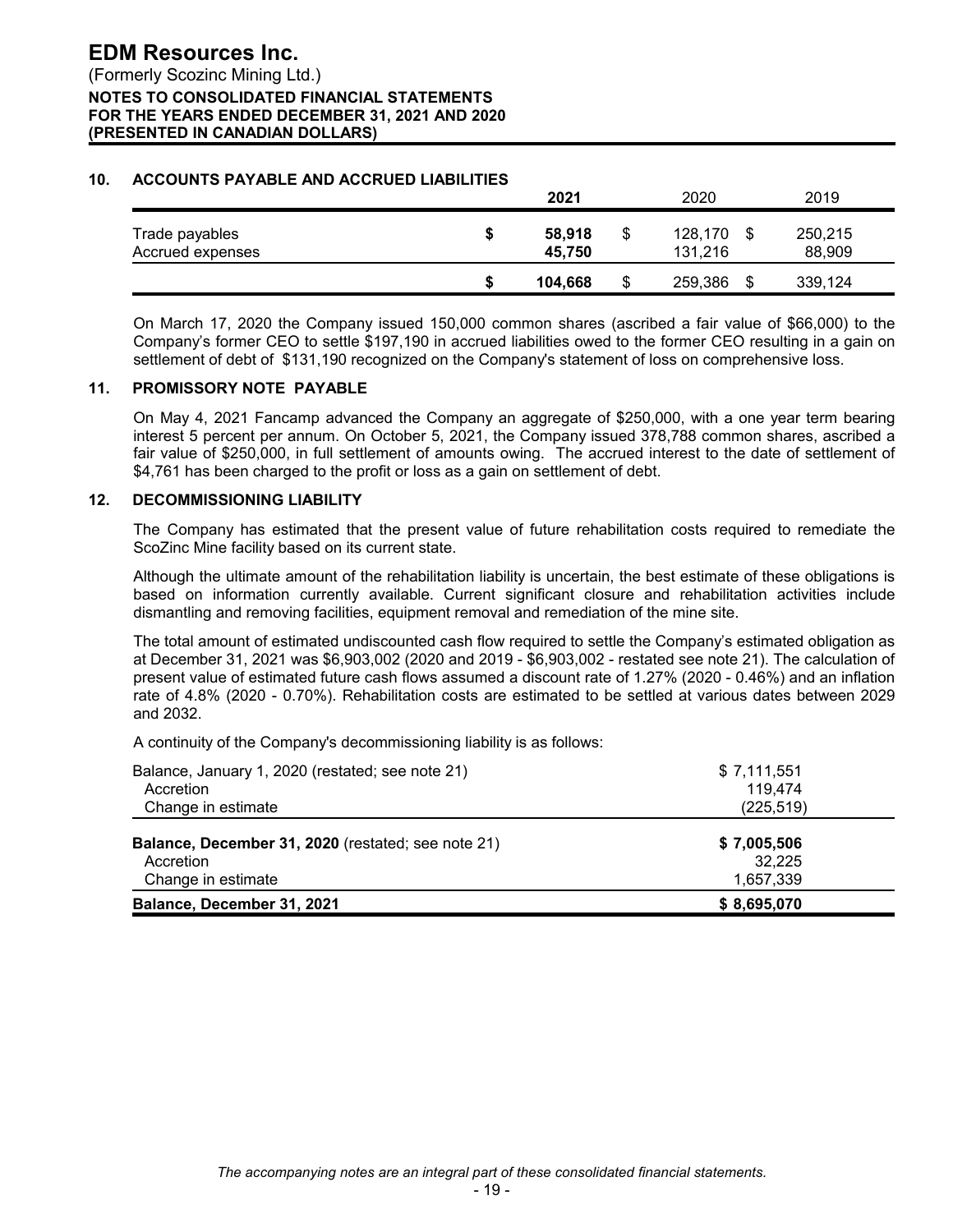#### **13. SHARE CAPITAL**

#### (a) AUTHORIZED

Unlimited number of common shares without par value Unlimited number of Class A preferred shares with no par value Unlimited number of Class B preferred shares with a par value of \$10 per share

# (b) ISSUED - COMMON SHARES

|                                                      | vuu və     | мнучн           |
|------------------------------------------------------|------------|-----------------|
| Balance, December 31, 2019                           | 10,101,461 | 82,642,357<br>S |
| Private placement, net of costs (i)                  | 3,833,333  | 1,094,030       |
| Issuance of broker warrants on private placement (i) |            | (10, 577)       |
| Issued on settlement of debt (Note 10)               | 150,000    | 66,000          |
| Balance, December 31, 2020                           | 14,084,794 | 83,791,810      |
| Private placement, net of costs (ii)                 | 1,969,697  | 1,272,750       |
| Exercise of warrants                                 | 1,310,333  | 922.474         |
| Issued on exercise of restricted share units         | 188,456    | 76,000          |
| Issued on settlement of debt (Note 11) (iii)         | 378,788    | 250,000         |
| Balance, December 31, 2021                           | 17,932,068 | 86,313,034      |

**Shares Amount**

i) During the year ended December 31, 2020, the Company closed a non-brokered private placement of units of the Company ("Units"). The aggregate gross proceeds of the private placement was \$1,150,000 based on the issuance of 3,833,333 Units at a price of \$0.30 per Unit. Each Unit consisted of one common share of the Company and a common share purchase warrant (a "Warrant"). Each full Warrant is exercisable into a common share at a price of \$0.50 per common share for a period of twenty-four months from the date of issue.

In connection with the private placement the Company paid issued 62,531 compensation warrants as share issue costs, with each compensation warrant having the same terms as the Warrants issued as part of a Unit. Total cash costs of issue were \$55,970.

The 62,531 compensation warrants were determined to have a fair value of \$10,577 using the BlackScholes option pricing model with the following weighted average assumptions: a 24 months expected life; share price of \$0.32; 124.00% expected volatility; risk free interest rate of 0.32%; and an expected dividend yield of 0%.

- ii) On October 5, 2021, the Company closed a private placement issuing 1,969,697 common shares at \$0.66 per share by way of a non-brokered private placement for a total purchase price of \$1,300,000. Cash costs of issue were \$27,250.
- iii) 378,788 shares issued for debt in connection with the Fancamp transaction. (Note 1)
- iv) 188,456 shares issued on vesting of RSUs. (Note 14(c))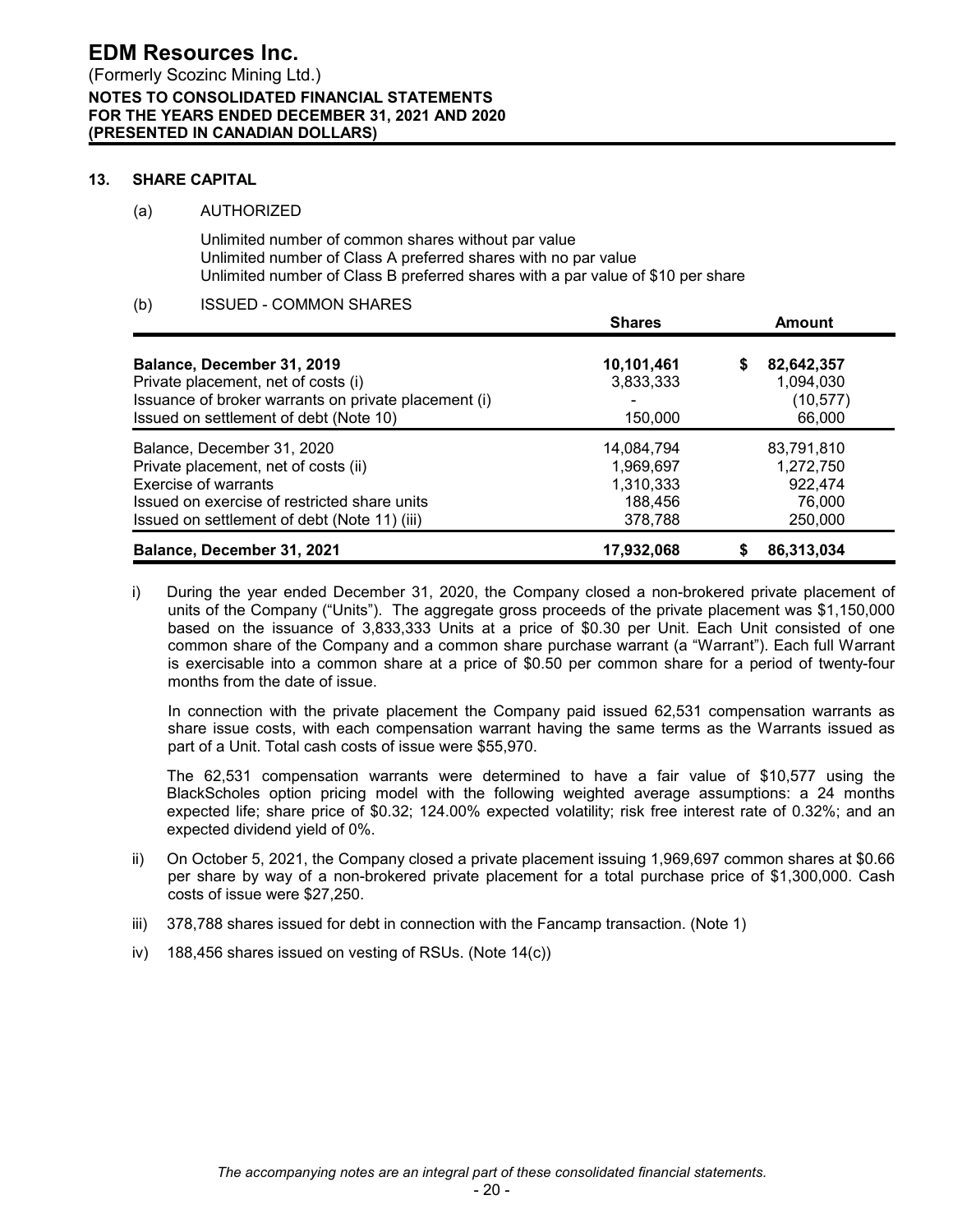#### **14. SHARE BASED PAYMENTS**

#### a) **Stock Option Plan**

A stock option plan ("Plan") was established to provide incentive to qualified parties to increase their proprietary interest in the Company and thereby encourage their continuing association with the Company. Each year, shareholders of the Company approve the Plan at the Annual General Meeting. The Plan provides that the Board of Directors of the Company may from time to time, in its discretion, grant to directors, officers, employees and consultants of the Company, or any subsidiary of the Company, the option to purchase common shares. The Plan provides for a floating maximum limit of 10% of the outstanding common shares of the common shares as permitted by the policies of the TSX-V. Options under the Plan have terms and vesting as determined by the Board. The expiry date shall not be more than 10 years from the date of grant.

Share option activity for the years ended December 31, 2021 and 2020 are as follows:

|                             | Number of<br><b>Stock Options</b><br>Outstanding | <b>Weighted Average</b><br><b>Exercise Price (\$)</b> |
|-----------------------------|--------------------------------------------------|-------------------------------------------------------|
| Balance - December 31, 2019 | 733,000                                          | 0.83                                                  |
| Granted                     | 268,000                                          | 0.46                                                  |
| Expired/Cancelled           | (126,000)                                        | (1.57)                                                |
|                             |                                                  |                                                       |
| Balance - December 31, 2020 | 875,000                                          | 0.64                                                  |
| Granted                     | 470.000                                          | 0.60                                                  |
| Expired/Cancelled           | (58,000)                                         | (0.56)                                                |
|                             |                                                  |                                                       |
| Balance - December 31, 2021 | 1.287.000                                        | 0.61                                                  |

| On February 5, 2020, the Company granted 40,000 options to purchase common shares of the             |
|------------------------------------------------------------------------------------------------------|
| Company to a director of the Company. Each option is exercisable at a price of \$0.52 for a ten      |
| year term. A fair value of \$24,556 was assigned to these options, estimated using the Black-        |
| Scholes valuation model with the following weighted average assumptions: dividend yield 0%,          |
| share price of \$0.64 expected volatility 124% a risk-free rate of return 1.39% and expected life of |
| 10 years. These options are subject to vesting at a rate of 25% every six months.                    |

- ii) On June 28, 2020, the Company granted 228,000 options to purchase common shares of the Company to officers and employees of the Company. Each option is exercisable at a price of \$0.45 for a ten year term. A fair value of \$91,268 was assigned to these options, estimated using the Black-Scholes valuation model with the following weighted average assumptions: dividend yield 0%, share price of \$0.42 expected volatility 124% a risk-free rate of return 1.39% and expected life of 10 years. These options are subject to vesting at a rate of 25% every six months.
- iii) On October 29, 2021, the Company granted 470,000 options to purchase common shares of the Company to the Company's CEO, directors, consultants and employees of the Company. Each option is exercisable at a price of \$0.60 for a ten year term. A fair value of \$297,181 was assigned to these options, estimated using the Black-Scholes valuation model with the following weighted average assumptions: dividend yield 0%, share price of \$0.66 expected volatility 125% a risk-free rate of return 1.72%, forfeiture rate of 0%, and expected life of 10 years. These options are subject to vesting at a rate of 25% every six months.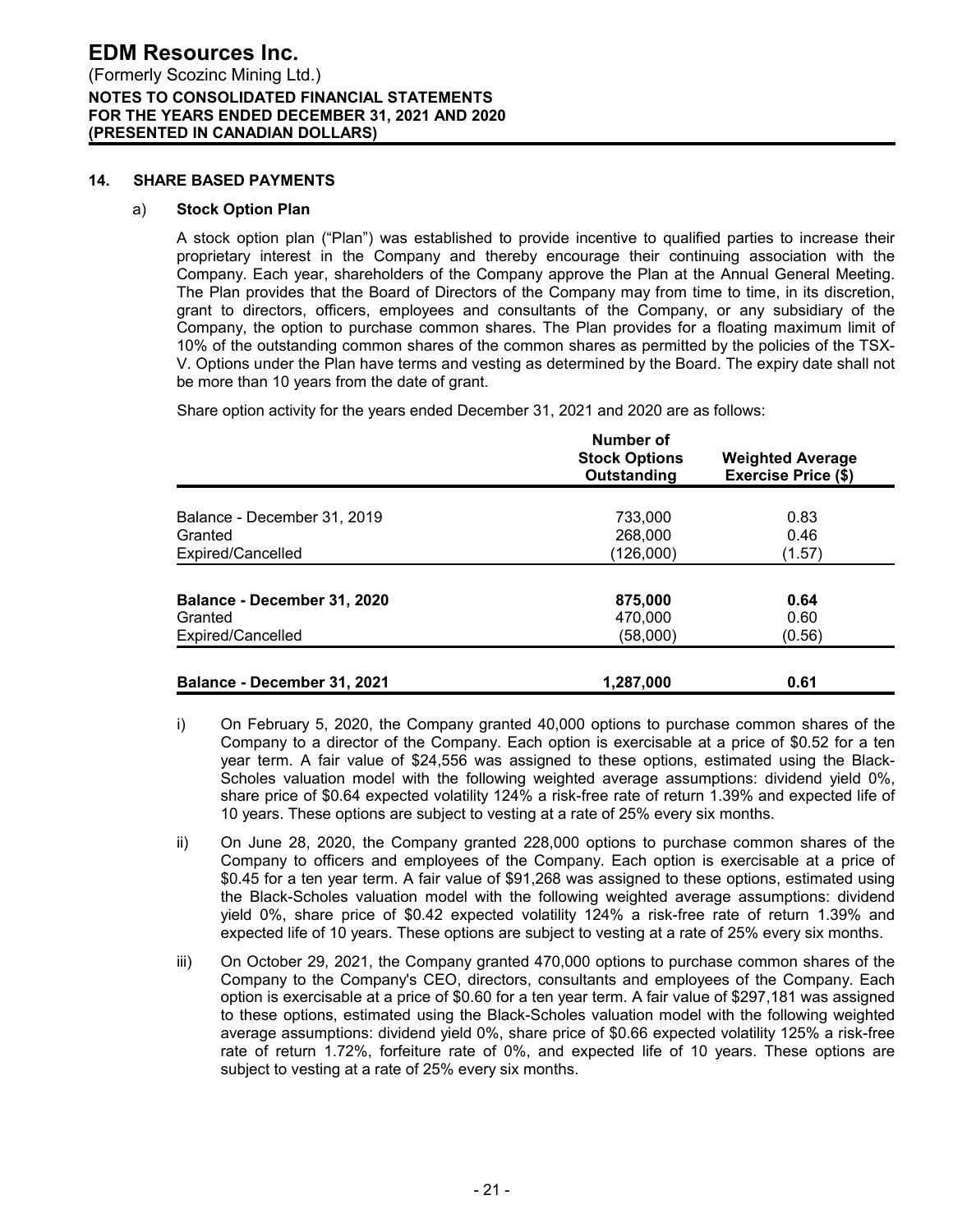# **14. SHARE BASED PAYMENTS (Continued)**

#### a) **Stock Option Plan** (Continued)

The following table summarizes information about stock options outstanding as at December 31, 2021:

| Number of<br><b>Options</b><br>Outstanding | <b>Expiry Date</b> | <b>Exercise</b><br>Price (\$) | <b>Weighted Average</b><br>Remaining<br>Contractual<br>Life (years) | <b>Number of</b><br><b>Options</b><br><b>Vested</b><br>(Exercisable) |
|--------------------------------------------|--------------------|-------------------------------|---------------------------------------------------------------------|----------------------------------------------------------------------|
| 157,000                                    | July 13, 2022      | 1.11                          | 0.53                                                                | 157,000                                                              |
| 205,000                                    | July 3, 2024       | 0.45                          | 2.51                                                                | 205,000                                                              |
| 90,000                                     | August 12, 2024    | 0.45                          | 2.62                                                                | 90,000                                                               |
| 50,000                                     | August 20, 2024    | 0.75                          | 2.64                                                                | 50,000                                                               |
| 50,000                                     | August 20, 2024    | 0.60                          | 2.64                                                                | 50,000                                                               |
| 20,000                                     | October 3, 2024    | 0.60                          | 2.76                                                                | 20,000                                                               |
| 9,000                                      | October 3, 2024    | 0.45                          | 2.76                                                                | 9,000                                                                |
| 9,000                                      | October 3, 2024    | 0.60                          | 2.76                                                                | 9,000                                                                |
| 7,000                                      | October 3, 2024    | 0.75                          | 2.76                                                                | 7,000                                                                |
| 220,000                                    | June 18, 2030      | 0.45                          | 8.47                                                                | 165,000                                                              |
| 470,000                                    | October 29, 2031   | 0.60                          | 9.83                                                                |                                                                      |
| 1,287,000                                  |                    | 0.61                          | 5.99                                                                | 762,000                                                              |

During the year ended December 31, 2021, the Company recognized \$84,702 (220 - \$111,990) related to vesting of stock options.

#### b) **Warrants**

The following table reflects the continuity of warrants for the year ended December 31, 2021 and 2020:

|                             | Number of<br><b>Warrants</b><br>Outstanding |    | <b>Weighted Average</b><br><b>Exercise Price</b> |
|-----------------------------|---------------------------------------------|----|--------------------------------------------------|
| Balance - December 31, 2019 | 4,897,000                                   | \$ | 0.78                                             |
| Issued                      | 3,895,864                                   | S  | 0.50                                             |
| Expired                     | (1,060,000)                                 | \$ | (1.50)                                           |
| Balance, December 31, 2020  | 7,732,864                                   | \$ | 0.54                                             |
| Exercised                   | (1,310,333)                                 | \$ | (0.54)                                           |
| Expired                     | (2,877,000)                                 | \$ | (0.59)                                           |
| Balance - December 31, 2021 | 3,545,531                                   | S  | 0.50                                             |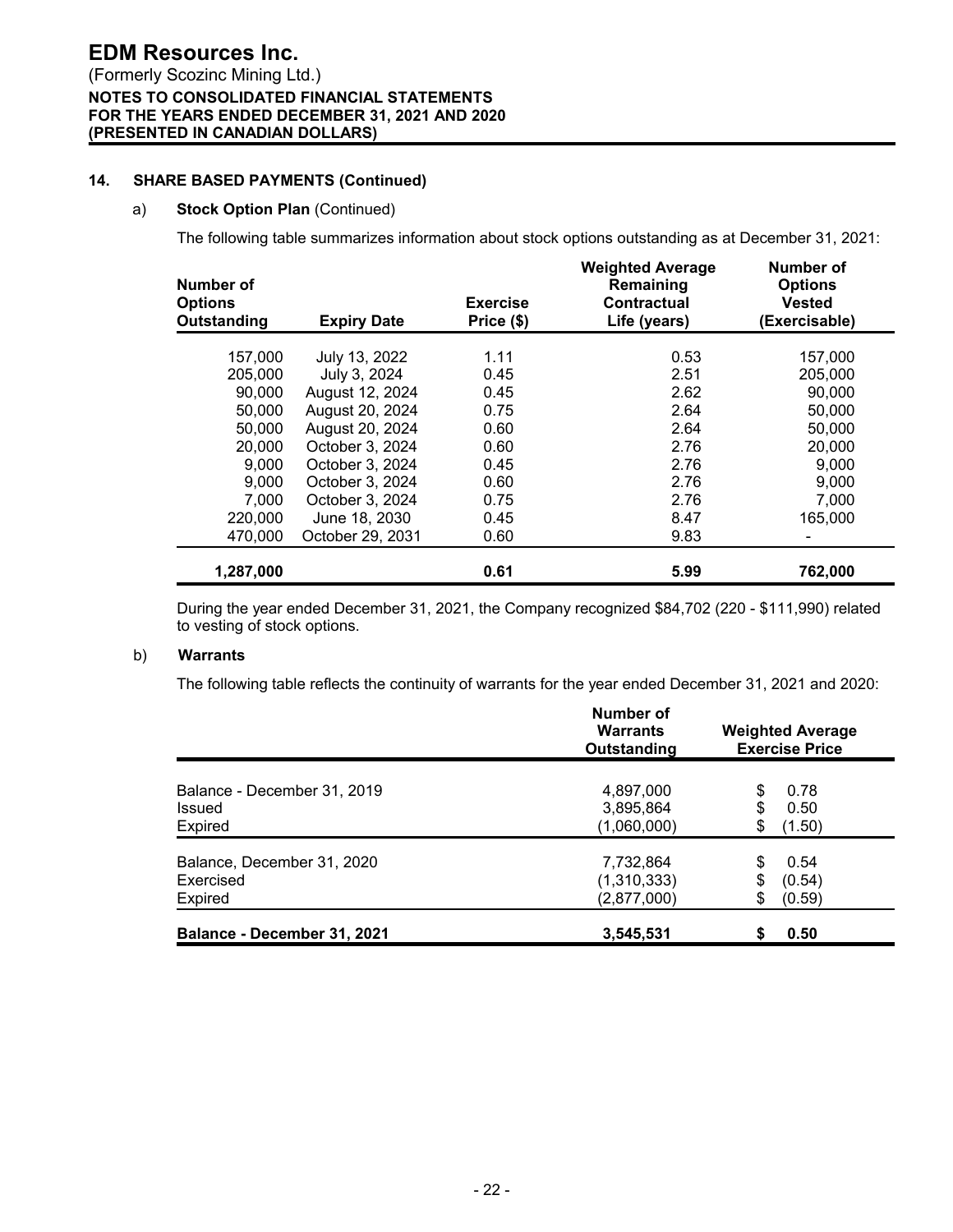#### **14. SHARE BASED PAYMENTS (Continued)**

#### b) **Warrants (Continued)**

The following table summarizes the warrants outstanding as at December 31, 2021:

|                                             |                    |                               | <b>Weighted Average</b>                  |                                               |
|---------------------------------------------|--------------------|-------------------------------|------------------------------------------|-----------------------------------------------|
| Number of<br><b>Warrants</b><br>Outstanding | <b>Expiry Date</b> | <b>Exercise</b><br>Price (\$) | Remaining<br>Contractual<br>Life (years) | Number of<br><b>Warrants</b><br>(Exercisable) |
| 1,721,178                                   | April 22, 2022*    | 0.50                          | 0.31                                     | 1,721,178                                     |
| 1,308,216                                   | May 22, 2022       | 0.50                          | 0.39                                     | 1,308,216                                     |
| 516,137                                     | May 29, 2022       | 0.50                          | 0.41                                     | 516,137                                       |
| 3,545,531                                   |                    | 0.50                          | 0.35                                     | 3,545,531                                     |

\*Expired unexercised subsequent to December 31, 2021

#### **c**) **Restricted Share Units**

On October 25, 2019, the Company adopted a Restricted Stock Unit Incentive Plan ("the Plan"), pursuant to shareholder approval.

The number of shares reserved for stock options and all other forms of equity based incentive compensation under the Plan cannot exceed 10% of the Company`s issued and outstanding common shares.

During the year ended December 31, 2020, the Company granted a total of 188,456 Restricted Stock Units ("RSU") with a fair value of \$85,100. 123,456 RSUs vested on August 20, 2021, and 65,000 RSUs vested on November 5, 2021.

On February 25, 2021, the Company issued 7,200 RSUs which vest on February 25, 2022 with a fair value of \$5,040. On August 31, 2021, the Company issued a total of 87,719 Restricted Stock Units ("RSU") to an officer of the Company, with a fair value of \$50,000. These RSU's vest on August 19, 2022.

On November 5, 2021, the Company issued 36,765 RSUs which vest on November 5, 2022 with a fair value of \$25,000 to an employee of the Company.

During the year ended December 31, 2021, the Company recognized \$79,642 (2020 - \$18,356) in stockbased compensation expense on the vesting of RSUs.

As at December 31, 2021, there were 131,684 (2020 - 188,456) restricted stock units issued and outstanding.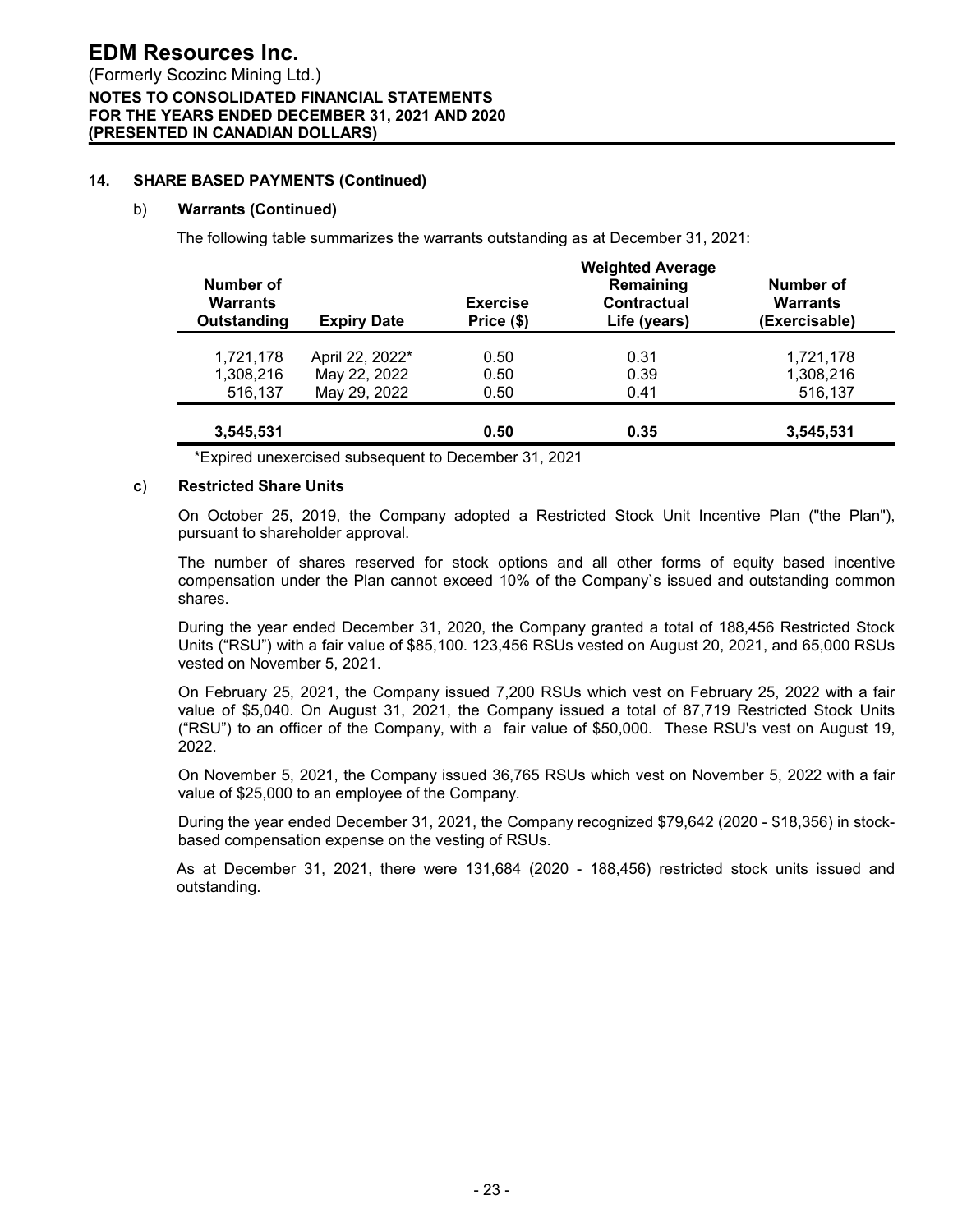# **15. BASIC AND DILUTED LOSS PER SHARE**

Basic loss per share is computed using the weighted average number of common shares outstanding during the period. Diluted loss per share, which reflects the maximum possible dilution from the potential exercise of warrants and stock options, is the same as basic loss per share for the period ended. The effect of potential issuances of shares under options and warrants would be anti-dilutive for the year ended December 31, 2021 and 2020 as they would decrease the loss per share, consequently the weighted average number of common shares outstanding for basic and diluted are the same.

# **16. RELATED PARTY TRANSACTIONS**

#### **Key Management Personnel Compensation**

Key management personnel include those persons having the authority and responsibility for planning, directing, and controlling the activities of the Company as a whole. The Company has determined that key management personnel consist of executive and non-executive members of the Company's board of directors and corporate officers and/or companies controlled by those individuals.

Remuneration attributed to key management personnel during the year ended December 31, 2021 and 2020 is as follows:

|                                          |    | 2021               |     | 2020              |
|------------------------------------------|----|--------------------|-----|-------------------|
| Remuneration<br>Share-based compensation | \$ | 395,086<br>116,338 | -\$ | 413,803<br>72,199 |
|                                          | S  | 511,424            | -\$ | 486,002           |

During the year ended December 31, 2021, the Company incurred \$37,195, (2020 - \$44,803) in services from Marrelli Support Services Inc. ("Marrelli Support") and DSA Corporate Services Inc. (the "DSA"), together known as the "Marrelli Group" for Robert D.B. Suttie, President of Marrelli Support, to act as Chief Financial Officer ("CFO") of the Company;

As at December 31, 2021, amounts due to related parties totaled \$63,636 (2020 - \$92,452; 2019 - \$52,768) pertaining to amounts payable for key management remuneration, director's fees, support services from the Marrelli Group, and reimbursement of expenses paid on behalf of the Company.

#### **17. LOAN PAYABLE**

In May 2020, the Company benefitted from a \$40,000 Government of Canada Covid-19 "Canada Emergency Business Account" loan, administered by the Royal Bank of Canada. In January 2021, this loan was increased by \$20,000, or \$60,000 in aggregate. The proceeds of the loan are interest free until December 31, 2022 with a 25% balance forgiveness if repaid by that date. After December 31, 2022, the outstanding balance will accrue interest at 5% per annum and is due in full by December 31, 2025.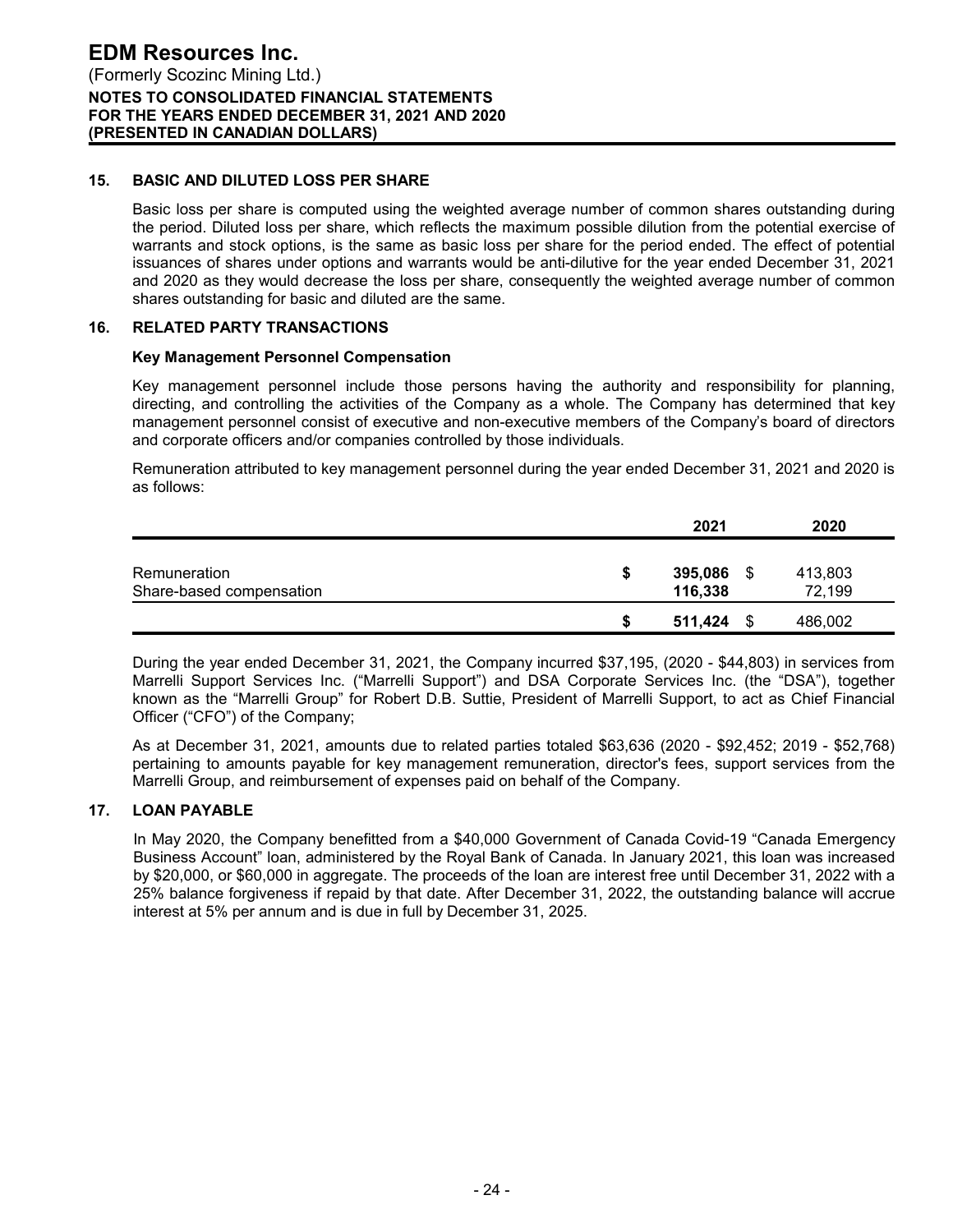# **18. INCOME TAXES**

The effective income tax rates differ from Canadian statutory rates for the following reasons:

|                                                           |    | 2021            | 2020        |
|-----------------------------------------------------------|----|-----------------|-------------|
| Loss before income taxes                                  | \$ | 1,352,465 \$    | 7.462.860   |
| Combined federal and provincial rates at expected rates   |    | 29.50%          | 29.50%      |
| Expected income tax expense (recovery)                    | S  | $(392, 215)$ \$ | (2,201,544) |
| Permanent differences                                     |    | 47,722          | 38,500      |
| Change in unrecognized temporary differences and rate     |    | 171,711         | 2,523,361   |
| Share issue cost                                          |    | (7,903)         | (16, 231)   |
| Change in statutory tax, foreign exchange rates and other |    | 79.565          | (211, 760)  |
| Adjustments to filed tax returns and other                |    | 101,120         | (132, 326)  |
| Deferred income tax expense (recovery)                    |    |                 |             |

The significant components of the Company's deferred tax assets and liabilities are as follows:

|                                                 | 2021<br>2020                  |
|-------------------------------------------------|-------------------------------|
| Exploration and evaluation assets               | 4,122,803 \$<br>4,163,782     |
| Share issue costs                               | 29,559<br>21,599              |
| Decommissioning liability                       | 2,062,350<br>2,031,597        |
| Loan payable                                    | 2,900<br>5.800                |
| Capital losses                                  | 356,038<br>356,038            |
| Non-capital losses available for future periods | 14,825,486<br>15,073,988      |
|                                                 | $$21,611,825$ \$21,440,115    |
| Unrecognized deferrd tax assets                 | $(21,611,825)$ $(21,440,115)$ |
|                                                 |                               |
| Net deferred tax assets                         | \$                            |

Deferred tax assets have not been recognized in respect of the following deductible temporary differences:

|                                                                   | 2021                        | 2020       |
|-------------------------------------------------------------------|-----------------------------|------------|
| Non-capital losses                                                | \$ 51,979,269 \$ 51,100,022 |            |
| Mineral properties, including decommissioning                     | 16,634,413                  | 12,370,213 |
| Share issue costs                                                 | 74,480                      | 101,927    |
| Loan payable                                                      | 20,000                      | 10.000     |
| Allowable capital loss and other deductible temporary differences | 1,227,718                   | 1,227,718  |
| Investment tax credits                                            | 1,873,831                   | 1,873,831  |
|                                                                   | $$71,809,711$ \$66,683,711  |            |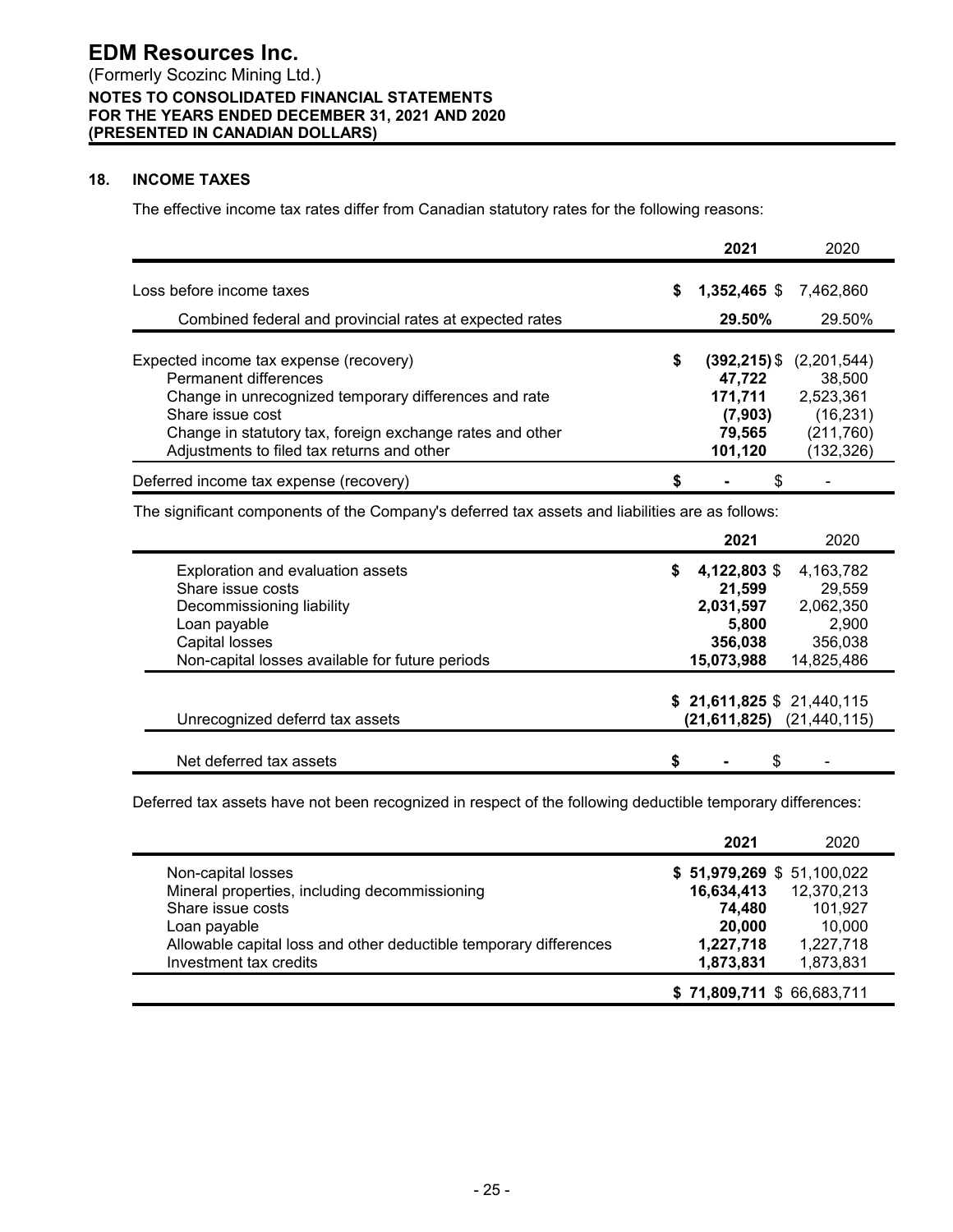# **EDM Resources Inc.** (Formerly Scozinc Mining Ltd.) **NOTES TO CONSOLIDATED FINANCIAL STATEMENTS FOR THE YEARS ENDED DECEMBER 31, 2021 AND 2020 (PRESENTED IN CANADIAN DOLLARS)**

# **18. INCOME TAXES (Continued)**

At December 31, 2021, the Group has accumulated non-capital losses of approximately \$55 million. The noncapital losses can be carried forward to reduce taxable income derived in future years. The Group has approximately \$2.2 million of capital losses not subject to expiry and \$1.9 million in investment tax credits that expire between 2026 and 2035. The non-capital tax losses will expire as follows:

| Year of Expiry | Amount           |  |  |
|----------------|------------------|--|--|
| 2026<br>2027   | \$<br>4,127,363  |  |  |
| 2028           | 6,613,353        |  |  |
| 2029           | 3,122,183        |  |  |
| 2030           | 744,714          |  |  |
|                | 10,586,402       |  |  |
| 2031           | 4,624,571        |  |  |
| 2032           | 11,233,033       |  |  |
| 2033           | 4.159.612        |  |  |
| 2034           | 2,030,682        |  |  |
| 2035           | 1,626,449        |  |  |
| 2036           | 802,770          |  |  |
| 2037           | 1,003,019        |  |  |
| 2038           | 1,396,017        |  |  |
| 2039           | 1,246,185        |  |  |
| 2040           | 965,230          |  |  |
| 2041           | 933,278          |  |  |
|                | 55.214.861<br>\$ |  |  |

# **19. FINANCIAL INSTRUMENTS AND RISK MANAGEMENT**

The Company has exposure to the following risks from its use of financial instruments:

- Market risk
- Credit risk
- Liquidity risk

This note presents information about the Company's exposure to each of the above risks, the Company's objectives, policies and processes for measuring and managing risk, and the Company's management of capital. Further quantitative disclosures are included throughout these consolidated financial statements.

#### **Risk Management Framework**

The Board of Directors has overall responsibility for the establishment and oversight of the Company's risk management framework and while retaining ultimate responsibility for them, it has delegated the authority for designing policies and systems that ensure the effective execution of the objectives and policies to the Company's finance function.

#### (a) **Market Risk**

Market risk is the risk that changes in market prices will affect the fair value of future cash flows of a financial instrument. Market prices are comprised of three types of risk for the Company: currency risk, interest rate risk, and commodity price risk.

#### **Currency Risk**

Currency risk is the risk that fluctuation in exchange rates between the Canadian dollar or other foreign currencies will affect the Company's financial results. The Company's operations and financing activities are conducted primarily in Canadian dollars and as a result, it is not exposed to significant foreign currency risk.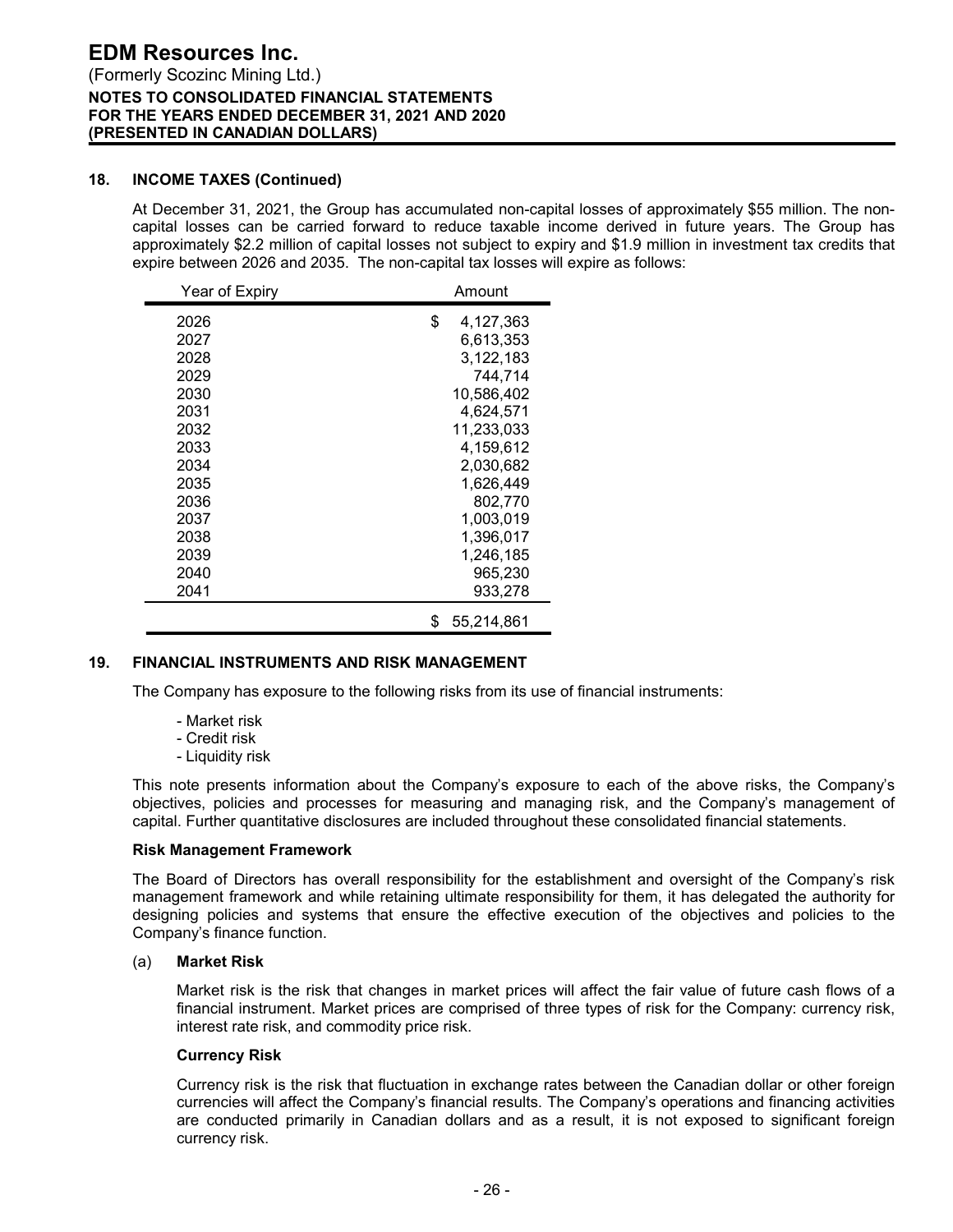#### **19. FINANCIAL INSTRUMENTS AND RISK MANAGEMENT (Continued)**

#### (a) **Market Risk (Continued)**

#### **Interest Rate Risk**

Interest rate risk is the risk that the fair value of future cash flows of a financial instrument will fluctuate because of changes in the market interest rates. The Company is exposed to interest risk arising primarily from its cash held mainly in short term interest bearing accounts with Canadian chartered banks. The impact of a change in interest rates is not significant.

#### **Commodity Price Risk**

The value of the Company's mineral resource properties is related to the price of zinc, lead and gypsum and the outlook for these, however the Company does not currently have an operating mine and does not have any derivative commodity contracts or other commodity based risks in respect of operations.

#### (b) **Credit Risk**

Credit risk is the risk of an unexpected loss if a third party to a financial instrument fails to meet its contractual obligations. To minimize credit risk, cash is deposited in a Canadian chartered bank and may be redeemed on demand and cash held for reclamation is held by government authorities where credit risk is minimal. Amounts receivable primarily consists of GST/HST refunds amounting to \$86,476 (2020 - \$27,066) from the Canadian government. The Company monitors the collectability of its amounts receivable and has not had difficulty collecting amounts receivable. Consequently, management considers credit risk to be minimal.

#### (c) **Liquidity Risk**

Liquidity risk is the risk that the Company will encounter difficulty in meeting the obligations associated with its financial liabilities that are settled by delivering cash or another financial asset. The Company's approach to managing liquidity is to ensure, as far as possible, that it will always have sufficient liquidity to meet its liabilities when due, under both normal and stressed conditions, without incurring unacceptable losses. The Company reviews its expenditure budgets against actual expenditures weekly to ensure there is sufficient working capital to discharge all financial obligations (see Note 1).

The following are the remaining contractual maturities (representing undiscounted contractual cashflows) of financial liabilities, including interest payments:

| <b>December 31, 2021</b>                                                                             | Up to $3$<br><b>Months</b> | <b>Between 3</b><br>and 12<br><b>Months</b> | <b>Between</b><br>1 and $5$<br>Years |   | Total             |  |
|------------------------------------------------------------------------------------------------------|----------------------------|---------------------------------------------|--------------------------------------|---|-------------------|--|
| Accounts payables and accrued liabilities,<br>and amounts payable to related parties<br>Loan payable | \$<br>168,304              | \$<br>۰                                     | \$<br>60,000                         | S | 168,304<br>60,000 |  |
|                                                                                                      | Up to $3$                  | <b>Between 3</b><br>and $12$                | <b>Between</b><br>1 and $5$          |   | Total             |  |
| <b>December 31, 2020</b>                                                                             | <b>Months</b>              | <b>Months</b>                               | Years                                |   |                   |  |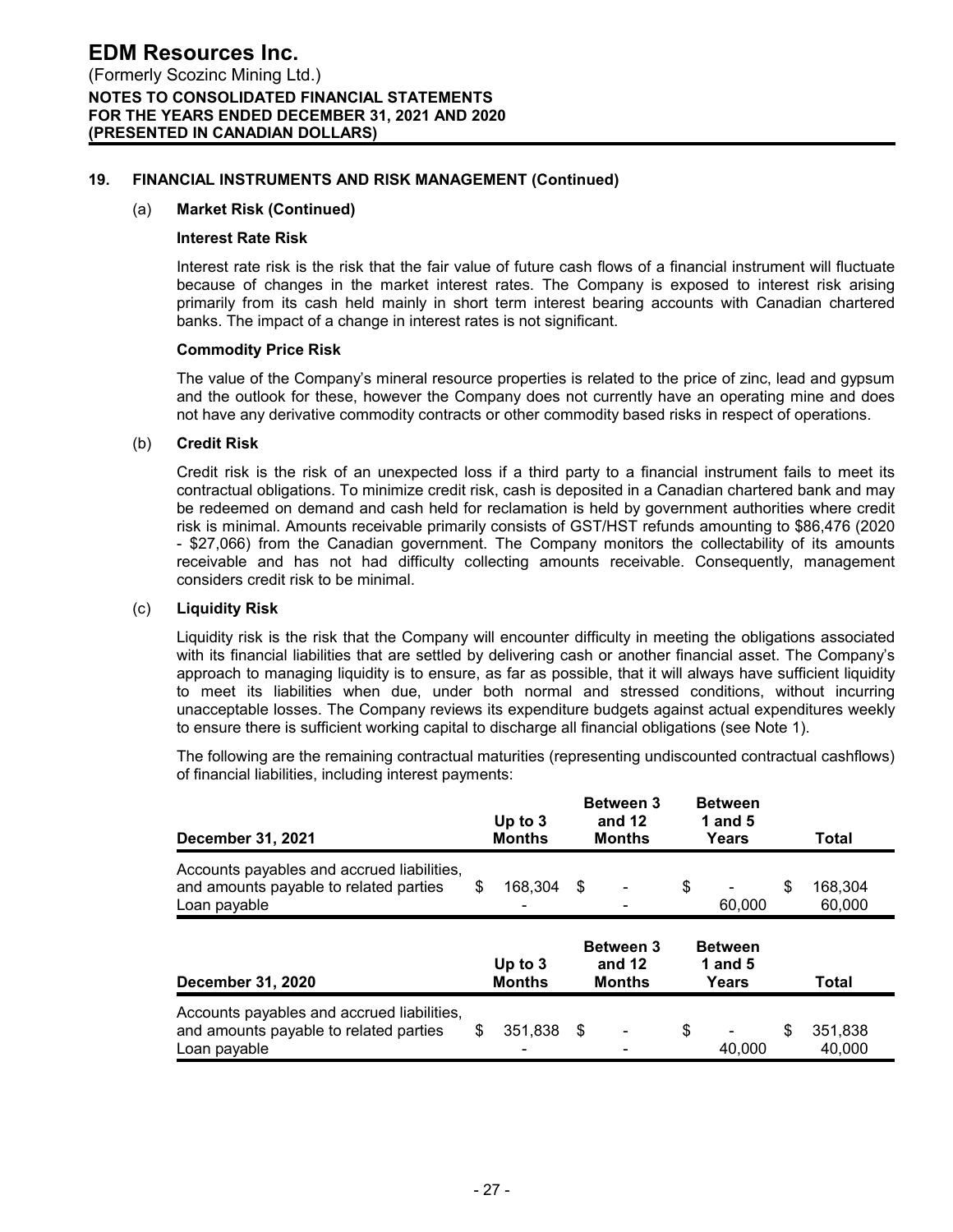# **19. FINANCIAL INSTRUMENTS AND RISK MANAGEMENT (Continued)**

| December 31, 2019                                                                    | <b>Between 3</b><br>Up to $3$<br><b>Months</b> |            | <b>Between</b><br>and 12<br>Months |  | 1 and $5$<br>Years |  | Total   |  |  |
|--------------------------------------------------------------------------------------|------------------------------------------------|------------|------------------------------------|--|--------------------|--|---------|--|--|
| Accounts payables and accrued liabilities,<br>and amounts payable to related parties |                                                | 391.892 \$ | $\sim$                             |  | $\blacksquare$     |  | 391.892 |  |  |

#### **Fair Value of Financial Instruments**

The Company uses the following hierarchy for determining and disclosing the fair value of financial instruments which are measured at fair value by valuation technique:

Level 1 inputs are quoted prices (unadjusted) in active markets for identical assets or liabilities.

Level 2 inputs are inputs other than quoted market prices included in Level 1 that are observable for the asset or liability, either directly, such as prices, or indirectly (derived from prices).

Level 3 inputs are unobservable and supported by little to no market data.

The fair value of cash, amounts receivable, cash held for reclamation, accounts payable and accrued liabilities, and amounts due to related parties approximate their carrying values due to the short-term nature of these instruments, or in the case of reclamation deposits, the rate of interest being applied on the funds deposited.

When applicable, further information about the assumptions made in determining fair value is disclosed in the notes specific to that asset or liability.

There have been no transfers between fair value levels during the reporting period.

#### **20. CAPITAL MANAGEMENT**

The Company manages its capital with the following objectives:

- to ensure sufficient financial flexibility to achieve the ongoing business objectives including funding of future growth opportunities, and pursuit of accretive acquisitions; and
- to maximize shareholder return through enhancing the share value.

The Company monitors its capital structure and makes adjustments according to market conditions in an effort to meet its objectives given the current outlook of the business and industry in general. The Company may manage its capital structure by issuing new shares, repurchasing outstanding shares, adjusting capital spending, or disposing of assets. The capital structure is reviewed by management and the Board of Directors on an ongoing basis.

The Company considers its capital to be equity, comprising share capital, contributed surplus, warrants and deficit, which at December 31, 2021 totaled \$10,832,948 (2020 - \$ 9,794,302 ). The Company manages capital through its financial and operational forecasting processes. The Company reviews its working capital and forecasts its future cash flows based on operating expenditures, and other investing and financing activities. The forecast is updated based on activities related to its mineral properties. Information is provided to the Board of Directors of the Company. The Company's capital management objectives, policies and processes have remained unchanged during the year ended December 31, 2021. The Company is not subject to any capital requirements imposed by a lending institution or regulatory body.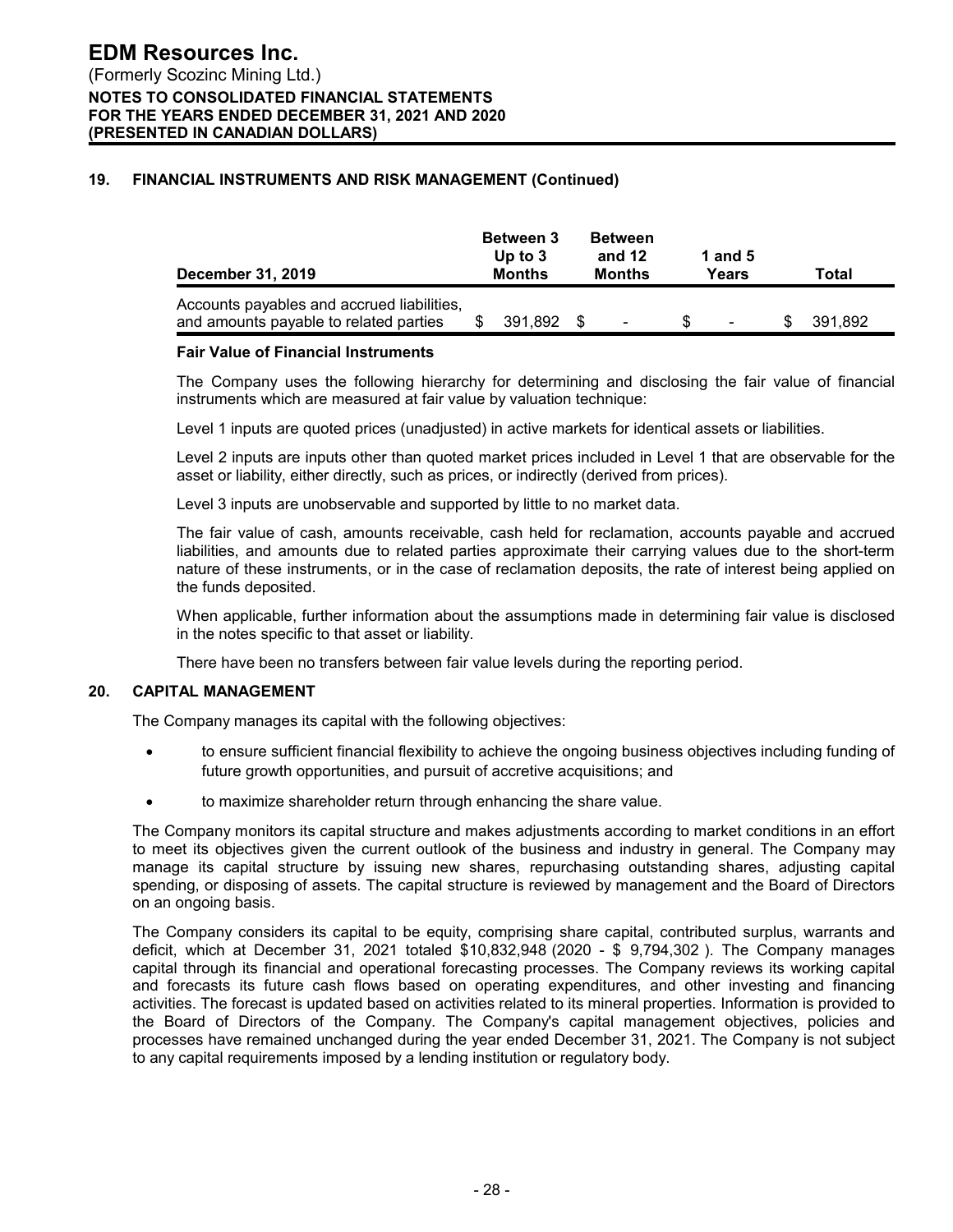#### **21. RESTATEMENT**

In conjunction with the preparation of the Company's consolidated financial statements for the year ended December 31, 2021, the Company identified an error in the decommissioning liability recorded in the previously issued financial statements. During the preparation of the Company's consolidated financial statements for the year ended December 31, 2021, it had become apparent that the costs associated with work to be performed in connection with the decommissioning liability had been understated and all information available to the Company had not been considered in the calculation of the decommissioning liability.

The Company has restated the comparative financial information on the statements of financial position as at December 31 2020 and January 1, 2020. The impact of the change in the decommissioning liability is detailed below:

# **Statements of Financial Position**

|                                   | <b>As Previously</b><br><b>Stated</b><br><b>Adjustment</b> |    | <b>Restated</b> |    |            |
|-----------------------------------|------------------------------------------------------------|----|-----------------|----|------------|
|                                   |                                                            |    |                 |    |            |
| As at December 31, 2020           |                                                            |    |                 |    |            |
| Exploration and evaluation assets | \$<br>1,419,412                                            | \$ | 4,405,506       | \$ | 5,824,918  |
| Total assets                      | \$<br>12,786,140                                           | \$ | 4,405,506       | \$ | 17,191,646 |
| Decommissioning liability         | \$<br>2,600,000                                            | \$ | 4,405,506       | \$ | 7,005,506  |
| <b>Total liabilities</b>          | \$<br>2,991,838                                            | \$ | 4,405,506       | \$ | 7,397,344  |
| Shareholders equity               | \$<br>9,794,302                                            | \$ |                 | \$ | 9,794,302  |
| As at January 1, 2020             |                                                            |    |                 |    |            |
| Exploration and evaluation assets | \$<br>7,252,535                                            | \$ | 4,511,551       | \$ | 11,764,086 |
| <b>Total assets</b>               | \$<br>19,040,643                                           | \$ | 4,511,551       | \$ | 23,552,194 |
| Decommissioning liability         | \$<br>2,600,000                                            | \$ | 4,511,551       | \$ | 7,111,551  |
| <b>Total liabilities</b>          | \$<br>3,073,857                                            | \$ | 4,511,551       | \$ | 7,585,408  |
| Shareholders equity               | 15,966,786                                                 | \$ |                 | \$ | 15,966,786 |

#### **Statements of of Loss and Comprehensive Loss**

|                                                                                                                                                                                                         | <b>As Previously</b><br><b>Stated</b> |                                               |    | <b>Adjustment</b>     | <b>Restated</b> |                                                             |  |
|---------------------------------------------------------------------------------------------------------------------------------------------------------------------------------------------------------|---------------------------------------|-----------------------------------------------|----|-----------------------|-----------------|-------------------------------------------------------------|--|
| As at December 31, 2020                                                                                                                                                                                 |                                       |                                               |    |                       |                 |                                                             |  |
| Total expenses                                                                                                                                                                                          | \$                                    | $(1,551,688)$ \$                              |    |                       | \$              | (1,551,688)                                                 |  |
| Other Items<br>Interest income<br>Gain(loss) on settlement of liabiltiies<br>Accretion of decomissioning liability<br>Impairment of exploration and evaluation assets<br>Gain on amendment of agreement |                                       | 35,324<br>131,190<br>(6, 264, 488)<br>186,802 |    | (119, 474)<br>119,474 |                 | 35,324<br>131,190<br>(119, 474)<br>(6, 145, 014)<br>186,802 |  |
| Total other items                                                                                                                                                                                       |                                       | (5,911,172)                                   |    |                       |                 | (5,911,172)                                                 |  |
| Loss and comprehensive loss                                                                                                                                                                             | \$                                    | (7,462,860)                                   | \$ |                       | S               | (7, 462, 860)                                               |  |
| Loss per share, basic and diluted                                                                                                                                                                       |                                       | \$0.59                                        |    | \$0.00                |                 | \$0.59                                                      |  |

Cash flows from operating, investing, and financing activities for the year ended December 31, 2020 were not changed. The cash flows from operating activities were impacted by an increase in the accretion of the decommissioning liability which was offset by the impairment of exploration and evaluation assets.